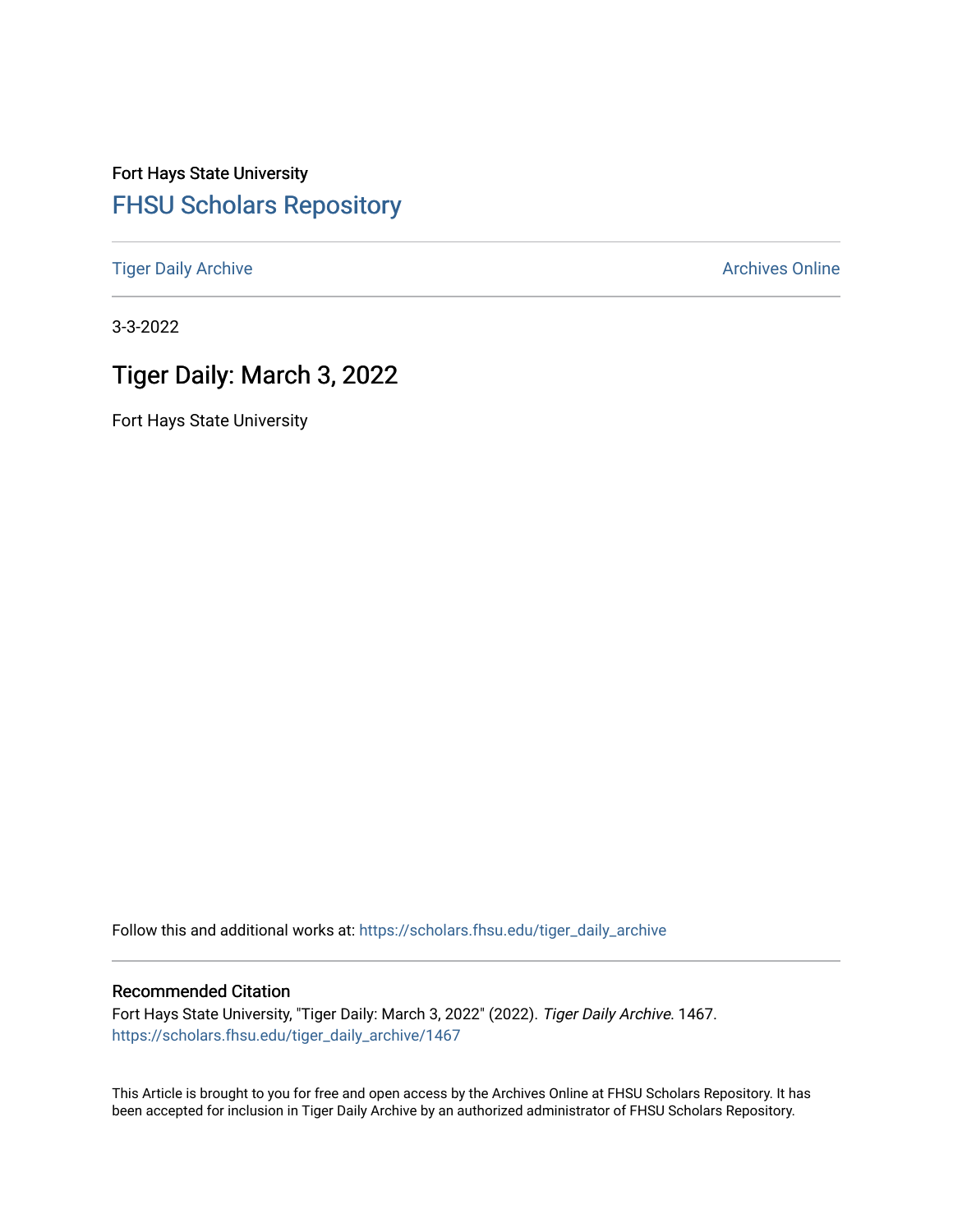**From:** Tiger Daily **Sent:** Thursday, March 3, 2022 10:15 AM **To:** Tiger Daily <TigerDaily@fhsu.edu> **Subject:** Tiger Daily [March 3, 2022]



# **ANNOUNCEMENTS**

- **[COVID-19 Updates](#page-2-0)**
- **[Calendar: Upcoming Professional Development Opportunities](#page-2-1)**
- **[Electronic Resource Feature: Films on Demand](#page-2-2)**
- **[Directory Information](#page-3-0)**
- **[A New Way to Submit Your CV to the FHSU Scholars Repository](#page-3-1)**
- **[Accepting Submissions for SACAD 2022 –](#page-3-2) Submit by April 1st**
- **[KWEC Spring Break Activities –](#page-4-0) March 14th – 18th**
- **[FHSU Eat Beef Apparel Available through March 21st](#page-5-0)**
- **[Memorial Union Fall 2022 and Spring/Summer 2023 Reservations](#page-5-1)**
- **Videos Available from 2/22 [Writing & Critical Thinking: An Engaging Approach for](#page-5-2)  [Teaching Online](#page-5-2)**
- **[Enjoy a Walk and Talk! Join the Walking Group in the Coliseum](#page-5-3)**
- **["In Search of Earth's Secrets" is at the Sternberg Museum](#page-5-4)**
- **[Upcoming University Photo Studio Dates](#page-6-0)**
- **[Spring 2022 Academic Advising Certificates and Trainings](#page-6-1)**
- **[Lunch Hour Fitness Class](#page-7-0)**
- **[Yoga and Mindfulness –](#page-7-1) New Location!**
- **Free Dental Clinic – [Volunteers Needed!](#page-7-2)**
- **[Hispanic Film Festival Dates Spring 2022](#page-8-0)**
- **[Hispanic Dance Sessions](#page-8-1) Spring 2022**
- **[NOTICE: Annual Steam Shut Down May 16th](#page-9-0) – 27th**
- **[United Airlines Discount for Spring Commencement](#page-9-1)**
- **[Practice German with the Department of Modern Languages](#page-10-0)**
- **[Spring Commencement Hotel Discount](#page-10-1)**

### **EVENTS**

### **THIS WEEK/WEEKEND**

- **[Donuts with the Dean at Forsyth Library](#page-10-2) – March 4, 8:00am – 9:00am**
- **[Writing Circle](#page-10-3) – March 4, 4:00pm – 5:00pm**
- **"BLUE HOUR" the 2022 [BFA Graphic Design Exhibition](#page-11-0) – March 4, 6:00pm – 8:00pm**

# **FUTURE EVENTS**

- **[TILT Webinar: Automated Feedback](#page-11-1) – March 8, 11:00am**
- **[International Women's Day Times Talk](#page-11-2) – March 8, 12:00pm**
- **[March Staff Senate Meeting](#page-12-0) – March 8, 1:30pm**
- **[OER Mini-Conference: New Practices in OER](#page-12-1) – March 8, 1:30pm**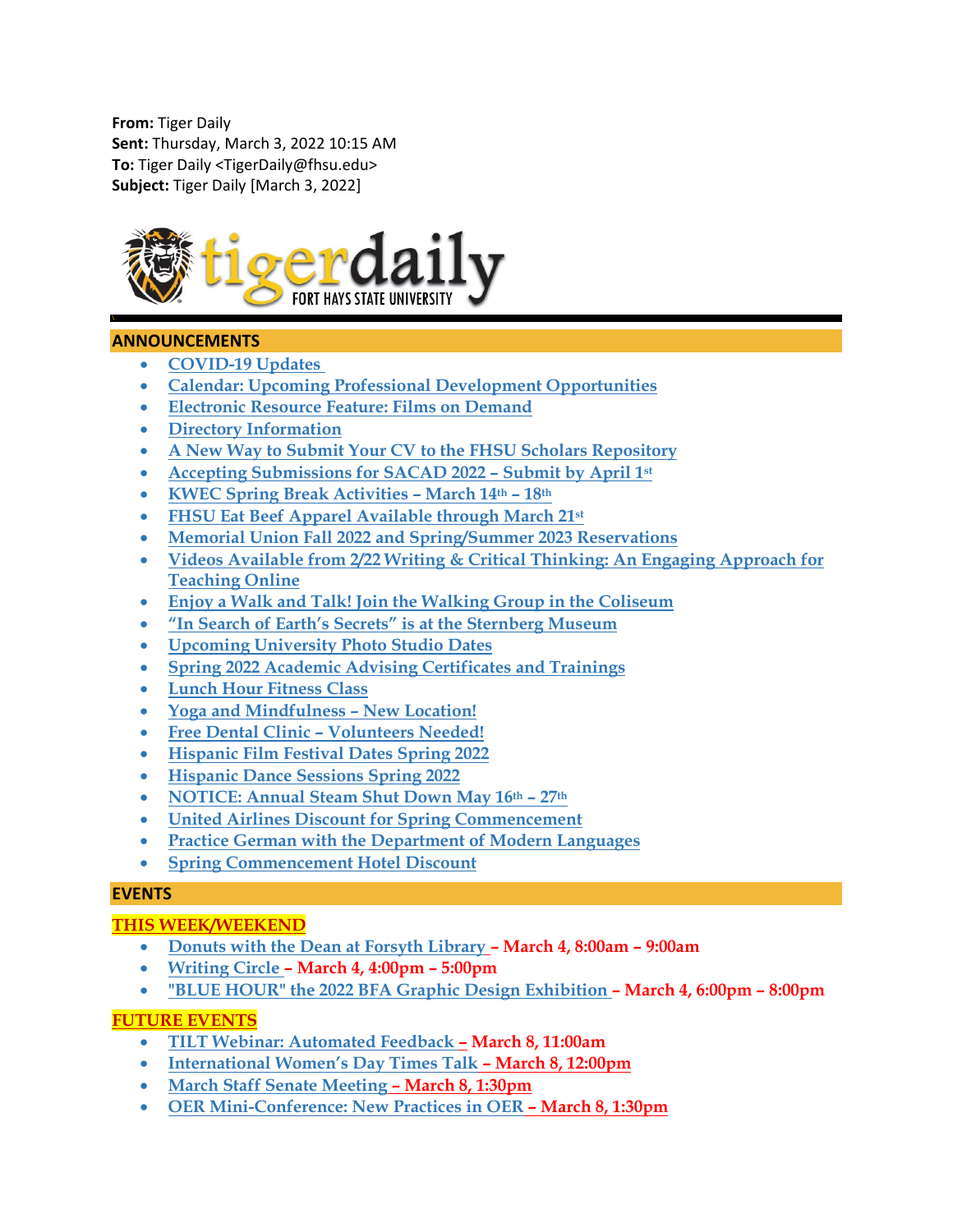- **[Tim Crowley's Farewell Reception](#page-12-2) – March 8, 3:00pm – 4:30pm**
- **[SPRING CHORAL CONCERT](#page-12-3) – March 8, 7:30pm**
- **[CliftonStrengths Essentials: Level 1](#page-13-0) – March 9, 9:00am – 4:00pm**
- **[Women's Appreciation Event](#page-13-1) – March 10, 10:30am – 12:30pm**
- **[KWEC Workshop: Birdwatching 101](#page-13-2) – March 12, 10:00am**
- **[CliftonStrengths Engaged: Level 2](#page-13-3) – March 23, 9:00am – 4:00pm**
- **[FHSU Holocaust Remembrance Committee's Virtual Book Club](#page-14-0) – April 14, 6:00pm**

### **EMPLOYMENT OPPORTUNITIES**

- **[Accounting Specialist –](#page-14-1) Student Fiscal Services**
- **Insurance Specialist – [Dept of Communication Sciences and Disorders](#page-14-2)**
- **Head Rodeo Coach – [Department of Agriculture](#page-15-0)**
- **[Grounds Technician](#page-15-1)**
- **Custodian – [Residential Life](#page-16-0)**
- **[Administrative Specialist –](#page-16-1) Technology Services**

# **SHARE WITH STUDENTS**

- **[Safe Spring Break Presentation \(March 7th\)](#page-16-2)**
- **[Paid Internship for FHSU Student](#page-16-3)**
- **[Noyce Summer Scholar Program](#page-17-0)**
- **[Graduate Research Survey](#page-17-1)**
- **Employment Opportunity – [KAMS Summer Camps \(Deadline March 18th\)](#page-18-0)**
- **[Student Employment Opportunities –](#page-18-1) Docking Institute of Public Affairs**
- **[Award for Outstanding Undergraduate Scholars \(Deadline April 8th\)](#page-19-0)**
- **[Join us for Kansas Undergraduate Research Days \(March 1st](#page-19-1) - 3rd)**
- **[VIP Ambassador Program Seeking Candidates for 2022-23](#page-19-2)**
- **[Special Olympics Kansas –](#page-20-0) Service Opportunity**
- **[Apply for VALUE by March 4, 2022](#page-20-1)**
- **[Faulkner Challenge 2022 -](#page-21-0) \$10,000 In Cash Prizes**
- <span id="page-2-0"></span>• **[Criminal Justice Career Fair](#page-21-1)**

# **ANNOUNCEMENTS**

# **COVID-19 Updates**

The [COVID-19 Response website](https://www.fhsu.edu/covid-19-response/index) is where we post the latest information about the pandemic, including a new COVID-19 Dashboard that is updated every Tuesday.

# <span id="page-2-1"></span>**Calendar: Upcoming Professional Development Opportunities**

Check out upcoming professional development opportunities! The TILT TigerLearn event calendar is your go-to for professional development at FHSU! Check it out here: [http://tigerlearn.fhsu.edu/events/.](http://tigerlearn.fhsu.edu/events/)

To provide faculty and staff with one easy place to see all professional development at FHSU, we're happy to include your event on the TigerLearn calendar. We can include links to your registration site, contact persons for questions, etc. Just contact [TILT-FacultyDev@fhsu.edu,](mailto:TILT-FacultyDev@fhsu.edu) and we'll add your event right away!

# <span id="page-2-2"></span>**Electronic Resource Feature: Films on Demand**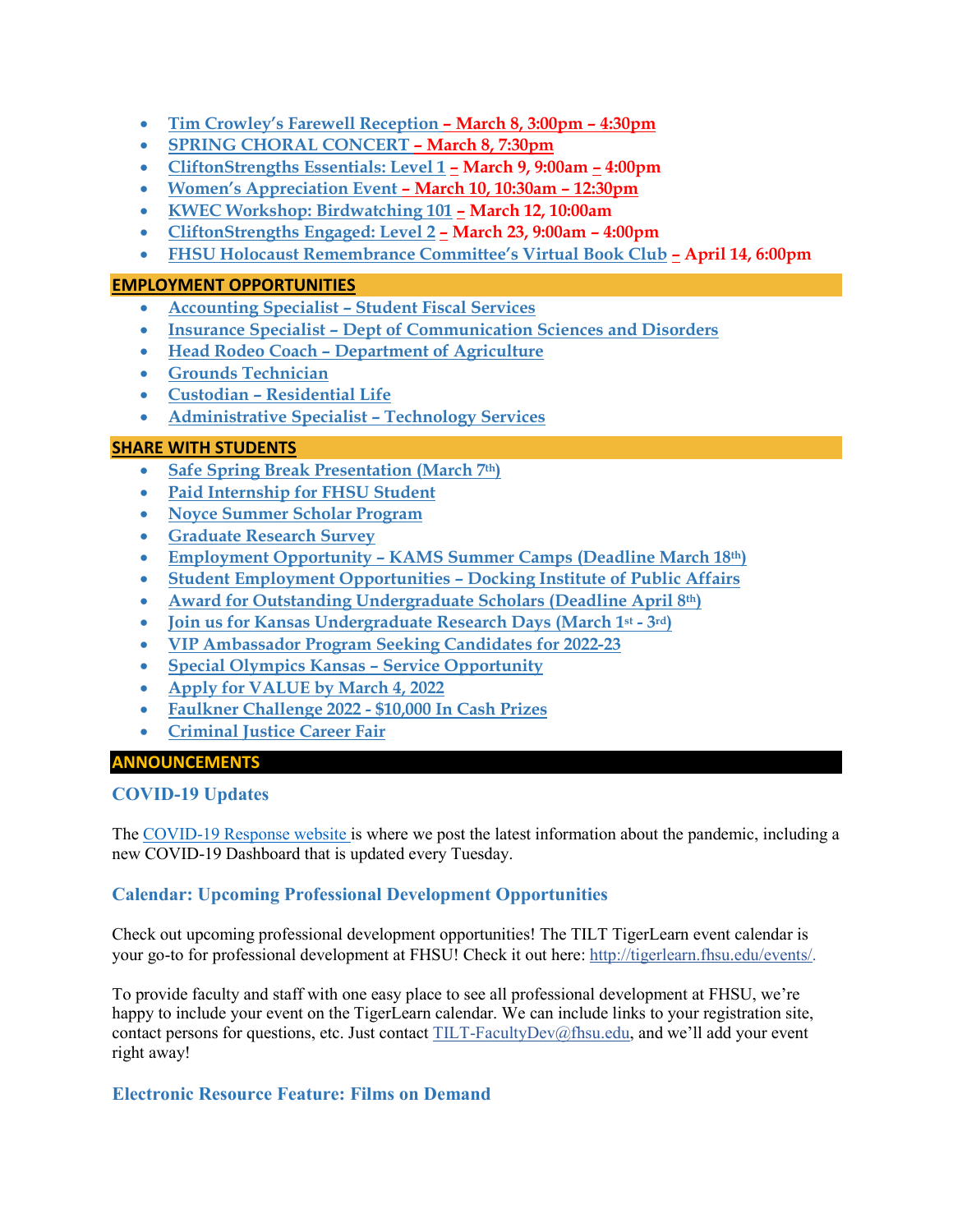Forsyth Library is home to hundreds of databases for use by faculty, staff, and currently enrolled students for research activities.

With **Films on Demand**, you have instant access to thousands of video resources and programs. News, documentaries, and other educational videos provide diverse course content. Videos through this resources also offer greater accessibility through captioning services they can be embedded directly into Blackboard.

Enhance your course today with streaming videos[! Visit Films on Demand at this link to learn more.](https://digital.films.com/nd_Home.aspx)

Remember, you can locate all available databases through Forsyth Library's [A to Z listing.](https://fhsuguides.fhsu.edu/az.php) For more information, visit Forsyth Library at **fhsu.edu/library** or contact [refserv@fhsu.edu.](mailto:refserv@fhsu.edu)

#### <span id="page-3-0"></span>**Directory Information**

A reminder that our FHSU Homepage now has the updated **Spring 2022 Campus Director[y, including](https://www.fhsu.edu/directory/)  [searchable PDF of printed campus directory.](https://www.fhsu.edu/directory/)** Every effort has been made to provide the most up-todate information in this directory, using data collected through February 2022. However, change frequently happens throughout the University and organizational structure, titles, personnel, telephone numbers, and office locations may have changed since the date of publication. Please email all corrections to [directory@fhsu.edu.](mailto:directory@fhsu.edu) All University employees have the ability to update their own contact information in WorkDay and are encouraged to do so when changes arise.

The A-Z Directory maintained by TigerTech. This directory is organized alphabetically by budget unit and is linked to departmental webpages. These resources are available to faculty and staff to access information promptly and provide excellent customer service to all of our constituents. Since this information is unavailable for external clients, we are hopeful it reduces email spam.

If you have any questions, please feel free to contact our committee.

Thank you! Cindy Cline, Tina Schiel and Michelle Schlyer

### <span id="page-3-1"></span>**A New Way to Submit Your CV to the FHSU Scholars Repository**

The [FHSU Scholars Repository](https://scholars.fhsu.edu/) team at Forsyth Library is pleased to announce a new streamlined CV submission process for our CV analysis service. Faculty and staff are now invited to use our convenient [web form.](https://fhsu.libwizard.com/f/Scholars_CV) Forsyth Scholar Services will analyze your CV for eligible Open Access publications and contact you with the results. Eligible works will be deposited in the repository where they will have a permanent Open Access home.

For more information about this service visit th[e Submission Guide.](https://fhsuguides.fhsu.edu/fhsuscholarsrepository/faculty) And visit th[e FHSU Scholars](https://scholars.fhsu.edu/)  [Repository](https://scholars.fhsu.edu/) to explore other faculty publications. If you would like to know more about Open Access publishing contac[t Jennifer Sauer](mailto:jsauer@fhsu.edu) in Forsyth Scholar Services.

#### <span id="page-3-2"></span>**Accepting Submissions for SACAD 2022**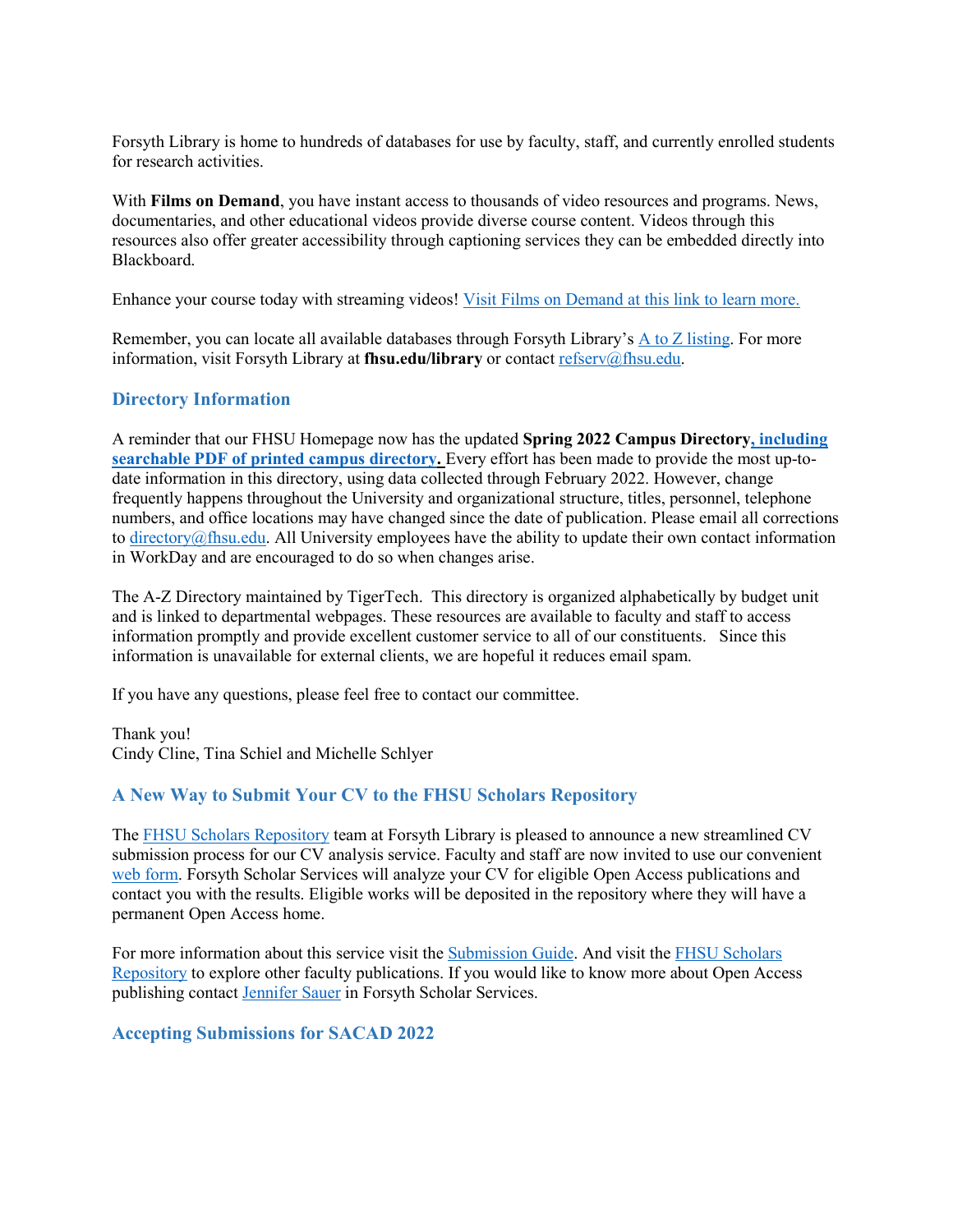Submissions for the annual John Heinrichs Scholarly and Creative Activity Days (SACAD) are now being accepted. Submissions are welcome from all faculty, staff, and students. The deadline to submit your work is **April 1st by 11:59pm CST.**

For more information about the event as well as how to access the online submission form, what to submit, and additional presentation resources, please visit our website and Facebook page:

**<https://www.fhsu.edu/research/events-and-opportunities/sacad/event-submission-details>**

### **<https://www.facebook.com/ResearchFHSU>**

Questions? Contact Whitney Whitaker [\(wkwhitaker@fhsu.edu\)](mailto:wkwhitaker@fhsu.edu) and/or Arvin Cruz [\(ajcruz2@fhsu.edu\)](mailto:ajcruz2@fhsu.edu)

# <span id="page-4-0"></span>**KWEC Spring Break Activities – March 14th – 18th**

The Kansas Wetlands Education Center is the place to be this spring break. Activities each day are free and a great chance to get out and explore the diversity of our awesome wetland. Fort Hays State University Graduate Assistants lead the activities each afternoon from 12-4:30pm. The event is informal and come-and-go, no registration required. After enjoying the hands-on activities, be sure to check out our interactive exhibit hall, classroom with live animals, 16-minute video about Cheyenne Bottoms, and walk the nature trail. Grab a map and take a self-guided tour of the marsh. If you can't join us each afternoon, a Facebook Live program will happen at 10am each morning. Follow @wetlandscenter for a story and demonstration of the afternoon activity.

Monday, March 14 – Plants play a crucial role in the habitat of Cheyenne Bottoms. Come explore all things plants, as we learn about each of the six parts of a plant, dissect a flower, marvel at how a stem transports food and liquids, and make and take a unique garden monster you can watch grow before your eyes.

Tuesday, March 15 – Come take a deep dive into one of the ways scientists think Cheyenne Bottoms was formed. Build a small sinkhole and see how a wetland acts as a natural filter of water for many contaminants and pollutants.

Wednesday, March 16 – Cheyenne Bottoms has always been a place full of wonderful diversity, especially in our familiar flapping friends. Birds of different shapes, sizes, and sounds can be found all over. But have you ever wondered why the many different birds have different types of beaks? Come and see just how each bird relies on its beak as you experience how they work with their natural tools. Leave with a gift for your feathery fellows back home: custom feeders, easy to make, that you can hang up in your own yard.

Thursday, March  $17 - Do$  you ever wonder what animals are thinking? A majority of their decisions are based on behaviors that suit their different lifestyles. Come learn about the ways reptiles think and perceive the world as we make beaded reptile keychains you can take home!

Friday, March 18 – Come slither on down to the KWEC to experience the snakes that call Kansas home! Create and decorate your own paper snake, while learning all about how snakes grow, and take part in a fun interactive activity to understand how snakes find food and navigate the world around them! Check out real snake skins, a snake skeleton, and even a live snake as you learn more about these wonderful, wiggly reptiles.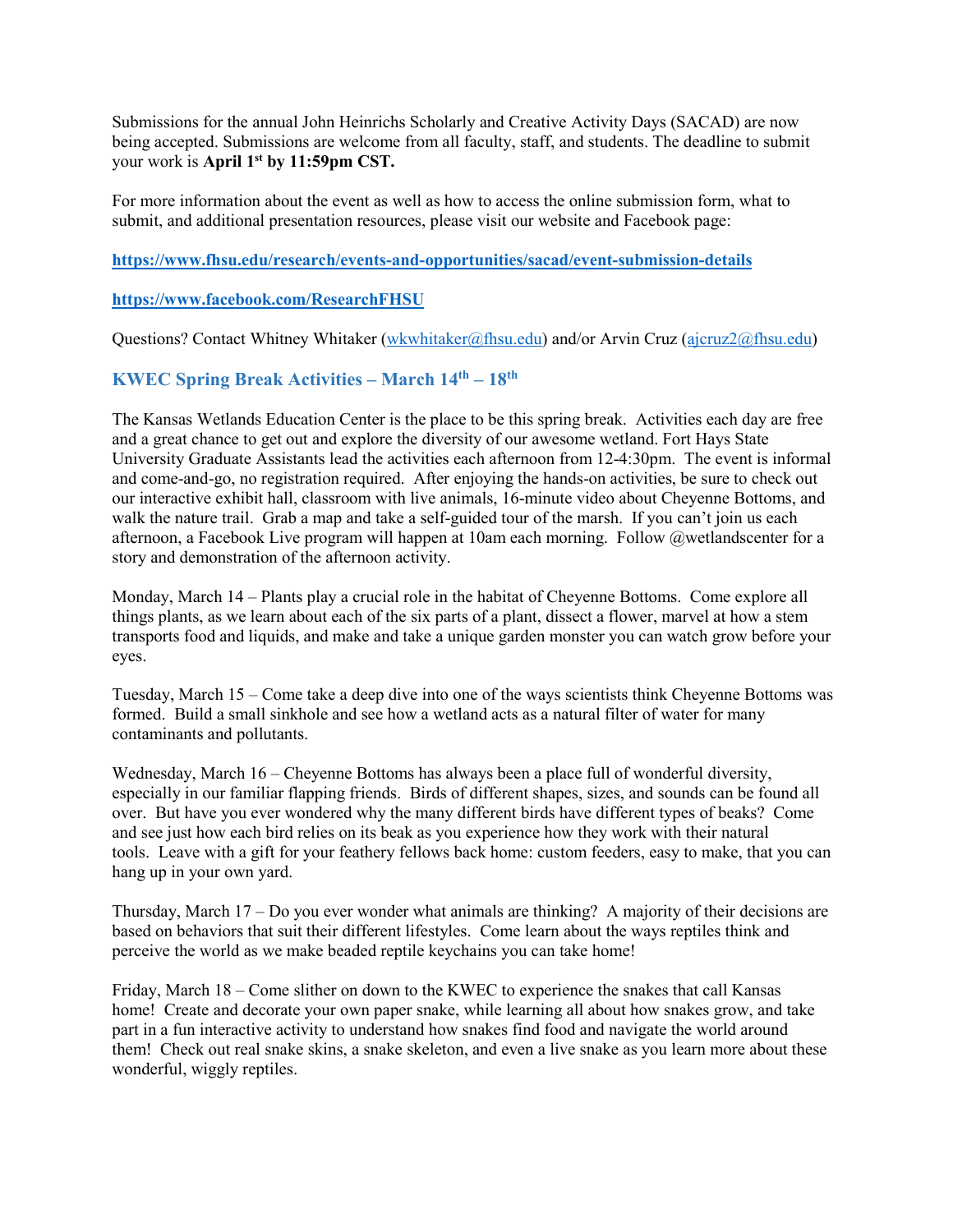KWEC is located at Cheyenne Bottoms, 10 miles northeast of Great Bend on K-156 Highway. For more information call 877-243-9268 or visit wetlandscenter.fhsu.edu.

# <span id="page-5-0"></span>**FHSU Eat Beef Apparel Available through March 21st**

The Sigma Alpha sorority (professional women in agriculture) is selling FHSU Eat Beef apparel through March 21st. It is all available online this semester, easy to order! We have t-shirts (short or long sleeve), hoodies, quarter zips, vests, auto decals, sweat pants, beanies and hats! Various clothing brands and styles available. For any questions, please contact Andria Dry at [a\\_dry@mail.fhsu.edu](mailto:a_dry@mail.fhsu.edu) or 620-440-7493 or Brittany Howell at [bjhowell@fhsu.edu](mailto:bjhowell@fhsu.edu) or 785-628-4015. Link to the online order store: [https://sigmaalphaeatbeef.itemorder.com](https://sigmaalphaeatbeef.itemorder.com/)

# <span id="page-5-1"></span>**Memorial Union Fall 2022 and Spring/Summer 2023 Reservations**

Need a space to host an upcoming event?

The FHSU Memorial Union will begin accepting bookings for fall 2022 and spring/summer 2023 (*August 1, 2022- July 31st, 2023*) on **March 21st, 2021**! Spaces are available by reservation only.

For information on room capacities, rental rates, catering and more visit [https://www.fhsu.edu/union/booking-a-space/index.](https://www.fhsu.edu/union/booking-a-space/index)

Contact the Memorial Union Administrative Office at 785-628-5305, email us at [fhsuunion@fhsu.edu,](mailto:fhsuunion@fhsu.edu) or complete the TigerLin[k Fall 2022/Spring 2023 Memorial Union Request for Room](https://tigerlink.fhsu.edu/submitter/form/start/525502) form to make your request.

# <span id="page-5-2"></span>**Videos Available from 2/22 Writing & Critical Thinking: An Engaging Approach for Teaching Online**

The videos and presentations from the TILTed Tech/WAC Mini-Conference about Writing & Critical Thinking: An Engaging Approach for Teaching Online are now available at: <https://app.vidgrid.com/content/TKjastAHbg44>

# <span id="page-5-3"></span>**Enjoy a Walk and Talk! Join the Walking Group in the Coliseum**

Put on your walking shoes and join us for walking and some talking on Mondays at 4:45 in the Coliseum.

We will meet upstairs from Gate 1.

Please contact Amy Schaffer [\(alschaffer@fhsu.edu\)](mailto:alschaffer@fhsu.edu) or Anita Walters [\(amwalters@fhsu.edu\)](mailto:amwalters@fhsu.edu) if you have any questions.

# <span id="page-5-4"></span>**"In Search of Earth's Secrets" is at the Sternberg Museum**

Now open at the Sternberg Museum of Natural History, *In Search of Earth's Secrets* is a 5 year project designed to create exciting "pop-up" science events in the style of pop-up restaurants, stores, and art fairs.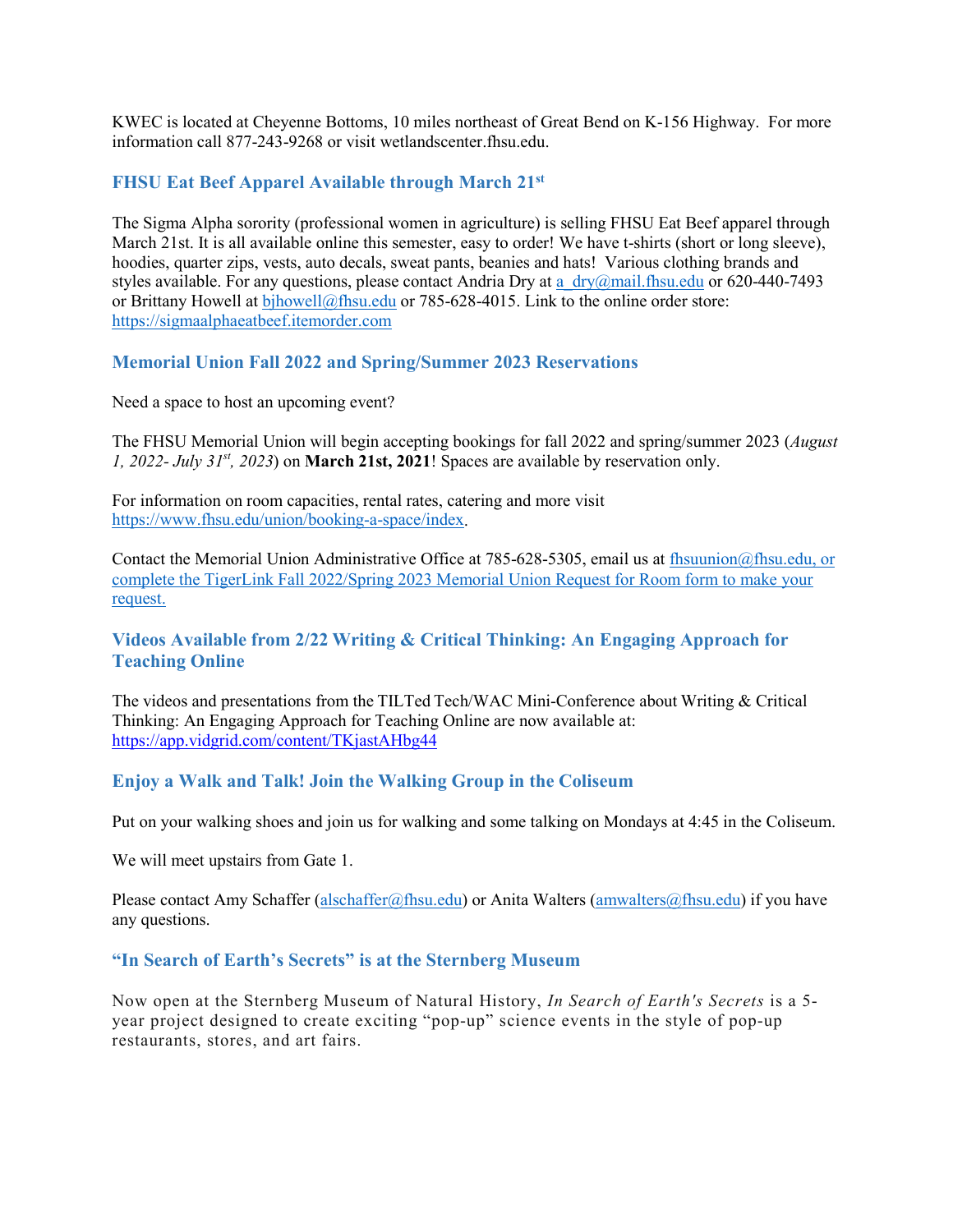Bringing high-quality earth and ocean science content to rural and urban communities with traditionally underserved populations will create a buzz about the intriguing discoveries done around the world's oceans and create opportunities for further learning. The project involves working with libraries, Girl Scouts and other youth organizations, program scientists, educators, and museums across the country.

The *In Search of Earth's Secrets* exhibit allows audiences to enjoy hands-on experience while learning about exciting science topics researched by the JOIDES Resolution such as earthquakes, volcanoes, and the extinction of the dinosaurs. Learn more on the Sternberg Museum's website at [sternberg.fhsu.edu.](https://sternberg.fhsu.edu/explore-exhibits/index.html)

# <span id="page-6-0"></span>**Upcoming University Photo Studio Dates**

University Relations and Marketing will be offering open studio times for those faculty, staff, and student employees who have not yet had a university photo taken or need an updated picture. Upcoming dates are March 22 & 23.

Sign up for your photo time through the Google form below:

Where: Hammond Hall 114 When: <https://forms.gle/Nna8mA6fiMWGd2zDA>

Questions? Please email Trever Rohn.

# <span id="page-6-1"></span>**Spring 2022 Academic Advising Certificates and Trainings**

The Academic Advising and Career Exploration Center offers certificates for academic advisors each semester. The schedule for this spring is available below. All sessions will be face-to-face.

If you have attended sessions in the past and need to know which sessions you have left to receive your certificate, please email your name and department to **[advising@fhsu.edu](mailto:advising@fhsu.edu)** for assistance.

**RSVP:** RSVPing is required to gain access to training sessions. Let us know if you are planning to attend by replying to **[advising@fhsu.edu](mailto:advising@fhsu.edu)**. We will send you a calendar entry that you will need to "Accept and Send the Response Now". This will allow us to prepare appropriately.

# **ADVISING TECHNOLOGY CERTIFICATE**

This certificate will provide academic advisors with information related to the primary technology applications utilized to support academic advising at FHSU. Participants must attend each session to receive the certificate. The following are the remaining dates for this certificate.

Thursday, March 10, 2022, 3:30-4:30 PM *Using Technology in Advising: Academic Progress*

### **ADVISING SPECIAL POPULATIONS CERTIFICATE**

This certificate will provide information on working with the diverse needs of our students. Whether you are currently advising students in the population or not, you will gain information that can assist you. Participants must attend all session in the track to receive the certificate. The following are the remaining dates for the spring sessions.

Tuesday, March 1, 2022, 12-1 PM *Advising Special Populations: Transfer Students* Tuesday, March 8, 2022, 12-1 PM *Advising Special Populations: International Students*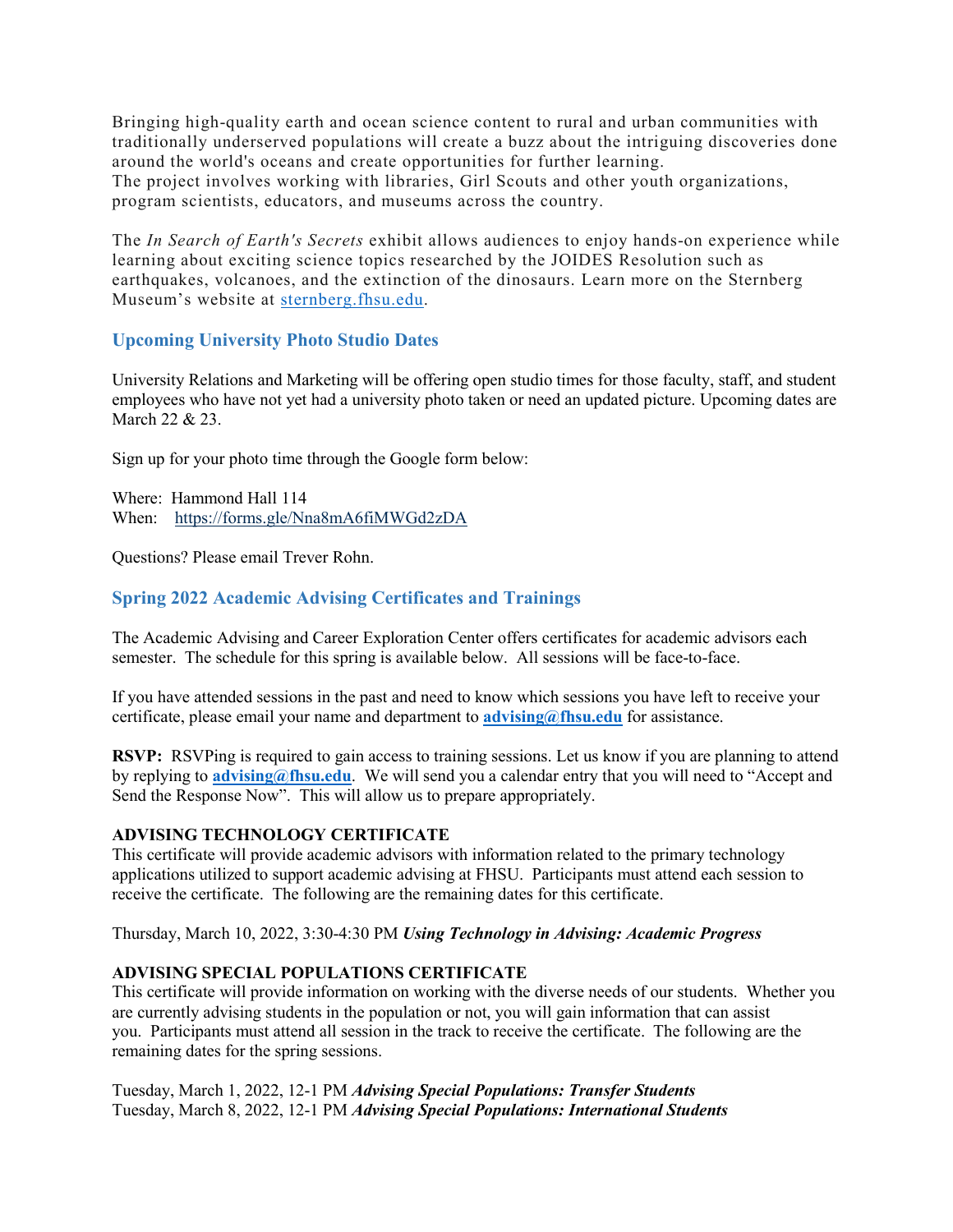### **NACADA Webinars**

The Academic Advising and Career Exploration Center and Office of Student Affairs will be hosting the following webinars from NACADA: The Global Community for Academic Advising.

### Tuesday, March 1, 2022, 1-2 PM - **It Takes a Village: The Role of Academic Advising & Support on HBCU Campuses**

*Questions should be directed to [advising@fhsu.edu](mailto:advising@fhsu.edu).*

# <span id="page-7-0"></span>**Lunch Hour Fitness Class**

Ready to attack that fitness and workout goal of yours??? Come join us for Fit-30: A quick 30-minute workout over the lunch hour. Class meets Monday, Tuesday, Thursday, and Friday at 12:00pm in Cunningham 122. Over the years this has been a fitness class that the faculty/staff have asked for to help out with getting in their workout during the day.

Join us on Wednesdays at 11:30 for Fort Fitness, a fun interactive way to approach fitness and working out.

Our full schedule of class can be found at:<https://www.fhsu.edu/hhp/tigerfitness/> Email: [fitness@fhsu.edu](mailto:fitness@fhsu.edu)

### <span id="page-7-1"></span>**Yoga and Mindfulness – New Location!**

**Yoga on the Lawn**, now **Yoga and Mindfulness,** hosted by Health and Wellness Services (formerly the Kelly Center) and the Tiger Fitness Center (formerly the Wellness Center) will now be held indoors.

Please join us for a restorative yoga session **in the Dance Room in Cunningham Hall** each **Thursday** evening from 5:30-6:30pm. You may bring your own yoga mat or we'll have some for you to use. A free FHSU yoga mat or \$5 Starbucks gift card will be available to attendees who complete our survey!

# <span id="page-7-2"></span>**Free Dental Clinic – Volunteers Needed!**

The Kansas Dental Charitable Foundation is pleased to announce the Kansas Mission of Mercy (KMOM) **free dental clinic scheduled for March 25-26, 2022 at the Ellis County Fairgrounds** in Hays. Services provided include cleanings, fillings, and extractions. Services are provided on a first come, first served basis and all patients must be able to wait in line - no appointments (exceptions are made for children). The clinic opens at 5:30 AM on both Friday and Saturday.

Please contact Jess Albin at Health and Wellness Services [\(jkalbin@fhsu.edu\)](mailto:jkalbin@fhsu.edu) with any questions and be sure to learn more important information at<http://www.ksdentalfoundation.org/patients/>

### **UPDATE — Volunteers needed!**

The Kansas Mission of Mercy (KMOM) event will be held Friday March 25th - Saturday 26th. It will treat nearly 750 patients ABSOLUTELY FREE in two days at the Ellis County Fairgrounds. They will need about **500 volunteers** throughout the weekend including a set-up crew on Thursday, March 25th and a tear-down group on Saturday 26th.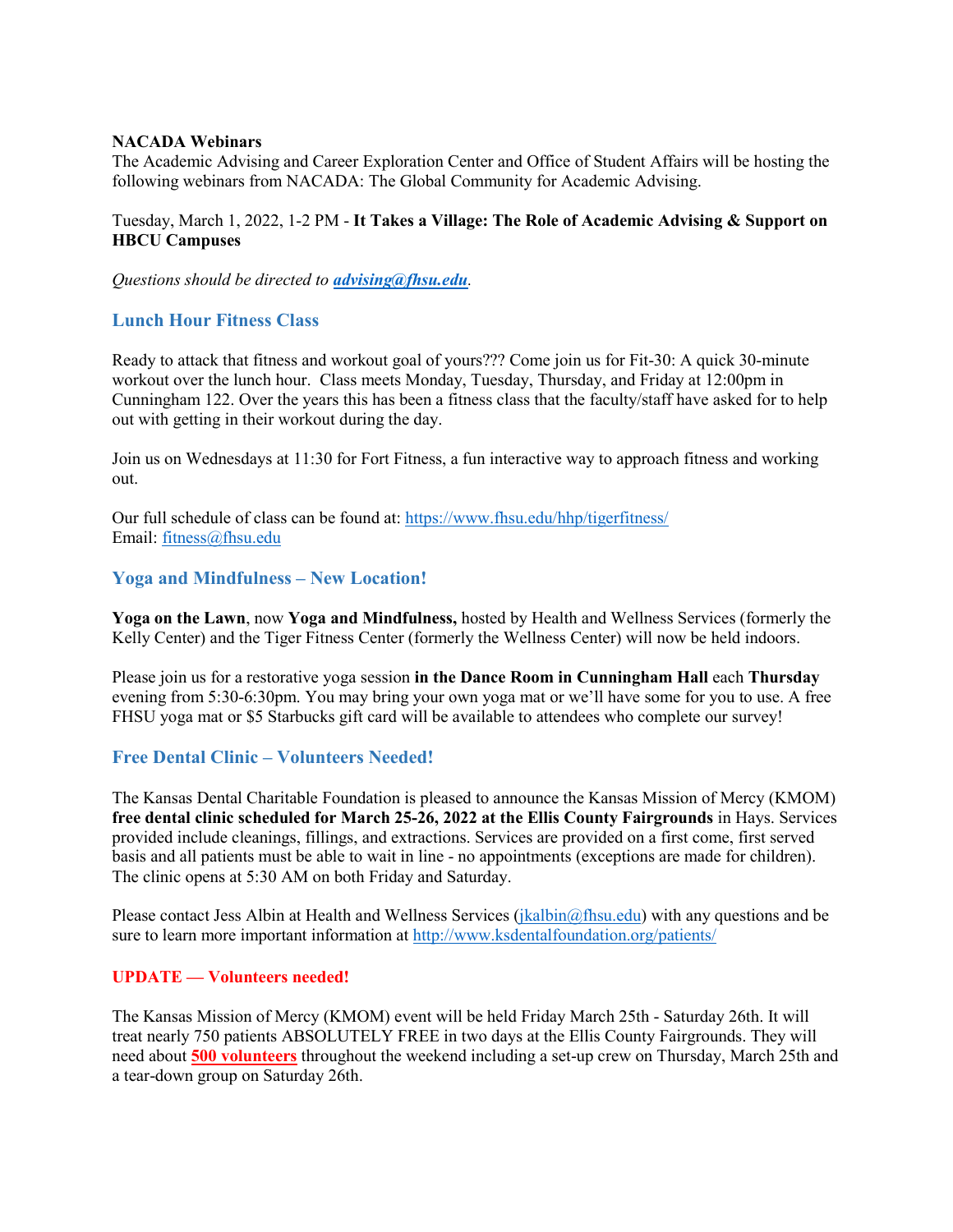Volunteers will register online starting December 20, 2021. Each volunteer must sign up separately. They will choose which shifts they would like to work. The doors open at 5:30am each day. There are opportunities to hand out meals for breakfast and lunch to patients, work in the volunteer room to feed those volunteering, registration assistance, translators, just to mention a few.

# <span id="page-8-0"></span>**Hispanic Film Festival Dates Spring 2022**

\*All films are presented as part of the Modern Languages courses 325/326, and will be in Spanish with English subtitles.

Please wear a mask inside AH 169 at all times!

Future Dates: Monday March 28 at 6:00pm in AH 169 Monday April 25 at 6:00pm in AH 169

*Sponsored by the Modern Languages Department* 

# <span id="page-8-1"></span>**Hispanic Dance Sessions Spring 2022**

Plan to stay for one hour and 25 minutes at least (warm up and cool down sessions). Our dance sessions are practical, hands-on-learning sessions, which teach dancing steps and dance choreographies using original music from the countries we are teaching about. We teach about the culture, context, and the rich diversity each dance and country provide. Through the dances and music, you will immerse yourself in a specific culture and learn about it. All dances we teach are connected somehow to Hispanic culture, and through Hispanic Dance Sessions, we aim to promote Hispanic culture and diversity at FHSU and in Hays, KS. Sessions will be taught live and will also be streamed live on ZOOM to make it accessible and inclusive to friends who cannot make it to the campus sessions. Please wait until we open the Zoom room for you. We start at 6:30 pm promptly, or when CH 122 is free. All sessions are free and open to anybody who would like to learn about these dances.

Please wear a mask inside CH 122 at all times during the dance session!

**<https://fhsu.zoom.us/j/97434239882?pwd=NGIwOFdSS0VPS2ZPdm56WUE2Tlc1UT09>**

Spring 2022 Schedule

Wed March 9 Flamenco & Castañuelas (Castanets) from 6:30 - 9:00pm (Chita Espino) Wed March 16 Spring Break (No dance session) Wed March 23 Caribbean Fusion Dances from 6:30 - 9:00pm (Nichole English) Wed March 30 Lyrical Dance (Body Expression) & Jazz from 6:30 - 9:00pm (Hannah, Sofi)

Wed April 6 Zambra Fusion (Spanish & Arabic influences) from 6:30 - 9:00pm (Nichole English)

Wed April 13 Salsa & Jota from Aragon (Spain) from 6:30 - 9:00pm (Chita Espino, Nicole English) Wed April 20 Jazz from 6:30 - 9:00pm (Hannah and Sofi)

Wed April 27 Polynesian Dances (Traditional Hula) from 6:30 - 9:00pm (Nichole English)

Wed May 4 (LAST SESSION) Special collaboration tonight from the Barn Hoppers Club. Learn some cool line dancing steps. Salsa Party from 6:30 - 9:00pm (Chita Espino and Nicole English)

*All Hispanic Dance Sessions are sponsored by the Modern Languages Department, Spanish Club FHSU, and the Collaboration of the Department of Sociology*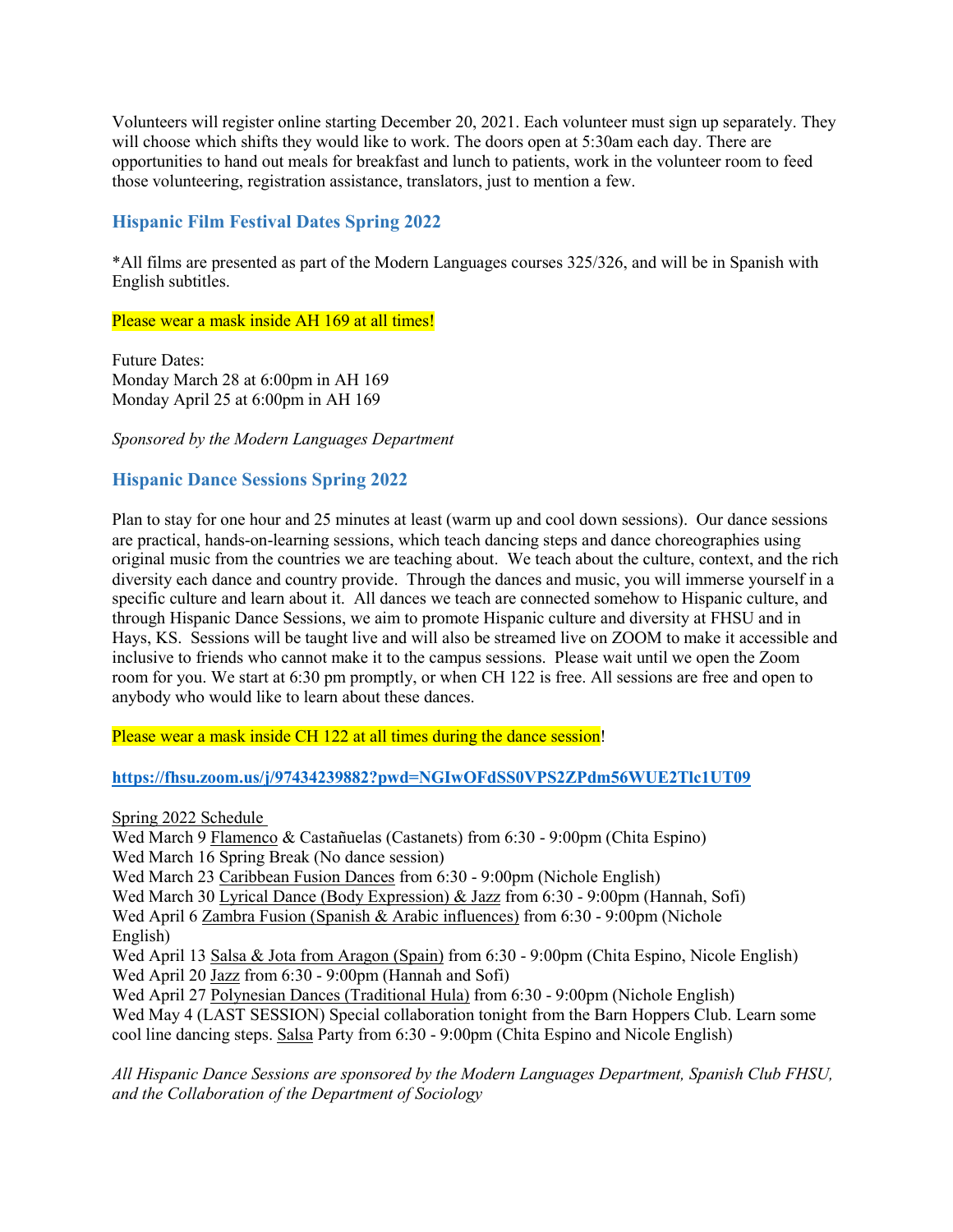# <span id="page-9-0"></span>**NOTICE: Annual Steam Shut Down May 16th - 27th**

### **Please mark on your calendar to avoid scheduling events that need steam for hot water and/or cooking these two weeks**

As in the past, "Annual Steam Shut Down Notice" (Two Weeks)

The Energy Division / Power Plant have planned a steam shut down for the two weeks of May 16 thru May 27, 2022.

#### **Steam Shut Down is always the two weeks following Commencement.**

This annual shutdown is needed for multiple repairs in the University's steam and condensate distribution system, and is required for all annual cleaning, inspections and certifications of the Power Plant steam and condensate equipment.

Steam off to campus 8:00 PM Sunday night (5/15/2022) If all goes well: Steam will be back on to campus on or before 5:00 PM Friday May  $27<sup>th</sup>$ .

This is just a steam shutdown, that will affect only heating , domestic hot water and cooling if your building uses steam for that purpose. No other utility will be affected.

Buildings affected by this steam shut down:

Akers Albertson Center For Art & Design Cunningham Custer Fischli-Wills Center for Student Success Forsyth **Gross** Hammond Malloy Martin Allen **McCartney** McMindes Memorial Union Picken Rarick Sheridan Stroup Tomanek

*Thank you all for your cooperation.*

### <span id="page-9-1"></span>**United Airlines Discount for Spring Commencement**

We are pleased to partner with United Airlines for air travel to the FHSU May 2022 Commencement.

- To make flight reservations online please click on discount code ZKUB927626
- MileagePlus members earn Premier Qualifying Dollars and miles for their travel.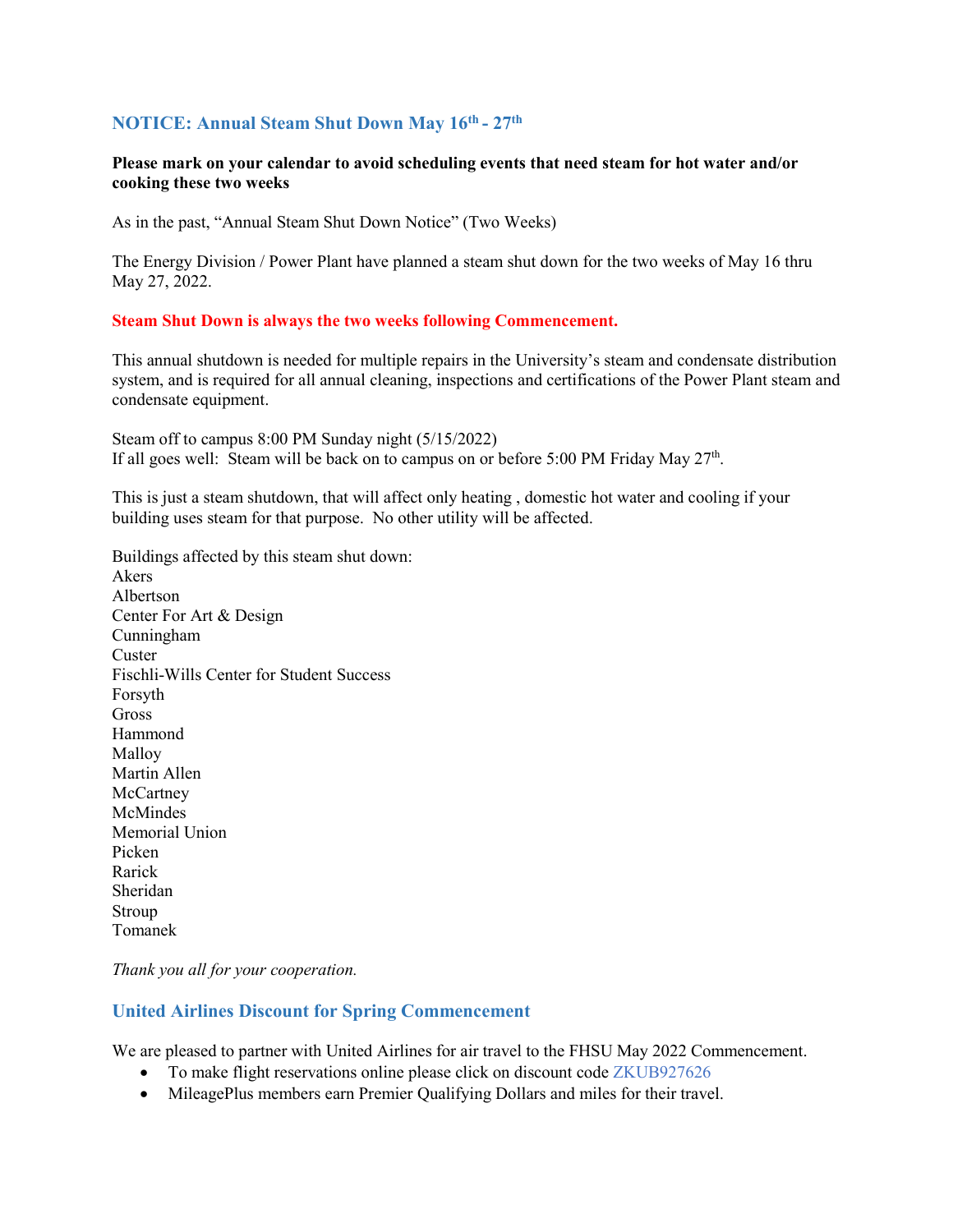• Dates of travel must occur between May 10, 2022, to May 17, 2022, and use the discount code ZKUB.

You may also call United Meeting Reservation Desk at (800) 426 – 1122

- Monday Friday 7:00 a.m. 9:00 p.m. Central Time
- Saturday Sunday 7:00 a.m. 5:00 p.m. Central Time

Booking fees are waived for Meeting reservations. International customers may contact their local United Reservation Desk.

### <span id="page-10-0"></span>**Practice German with the Department of Modern Languages**

Do you want to practice your German? Join us in Zoom for an informal conversation on the following dates:

March 3 and 24 April 7 and 28 May 5

Time: 4:00 to 5:00 pm

Zoom link: [https://fhsu.zoom.us/j/99785712439\](https://fhsu.zoom.us/j/99785712439/)

For more information, contact Dr. Giovani Lopez at g\_lopezlopez $@$ fhsu.edu. Department of Modern Languages

### <span id="page-10-1"></span>**Spring Commencement Hotel Discount**

Avid Hotel of Hays is offering spring 2022 FHSU Online graduates and their families a reduced rate of \$85.00 per room per night on Thursday, May 12th and Friday, May 13th, 2022!

Amenities include free internet, free breakfast, a refrigerator in every room, a 24-hour fitness room, and a heated pool available until midnight every night.

Please call 785-625-1101 and mention the discounted rate for FHSU Online students and families. For questions, please ask to speak with Ron.

# **EVENTS**

<span id="page-10-2"></span>**Donuts with the Dean at Forsyth Library** Friday, March 4; 8:00am-9:00am Forsyth Library, Main Level

Join Forsyth Library for a donut and the opportunity to meet the new Dean of Library Services, Ginger Williams.

<span id="page-10-3"></span>**Writing Circle** Friday, March 4; 4:00pm-5:00pm Forsyth Library, Room 210

Looking for a supportive, encouraging space for your writing projects? Join the Writing Circle every other Friday during the Spring 2022 semester. Bring your creative writing, poetry, fiction, creative nonfiction, and other works to share.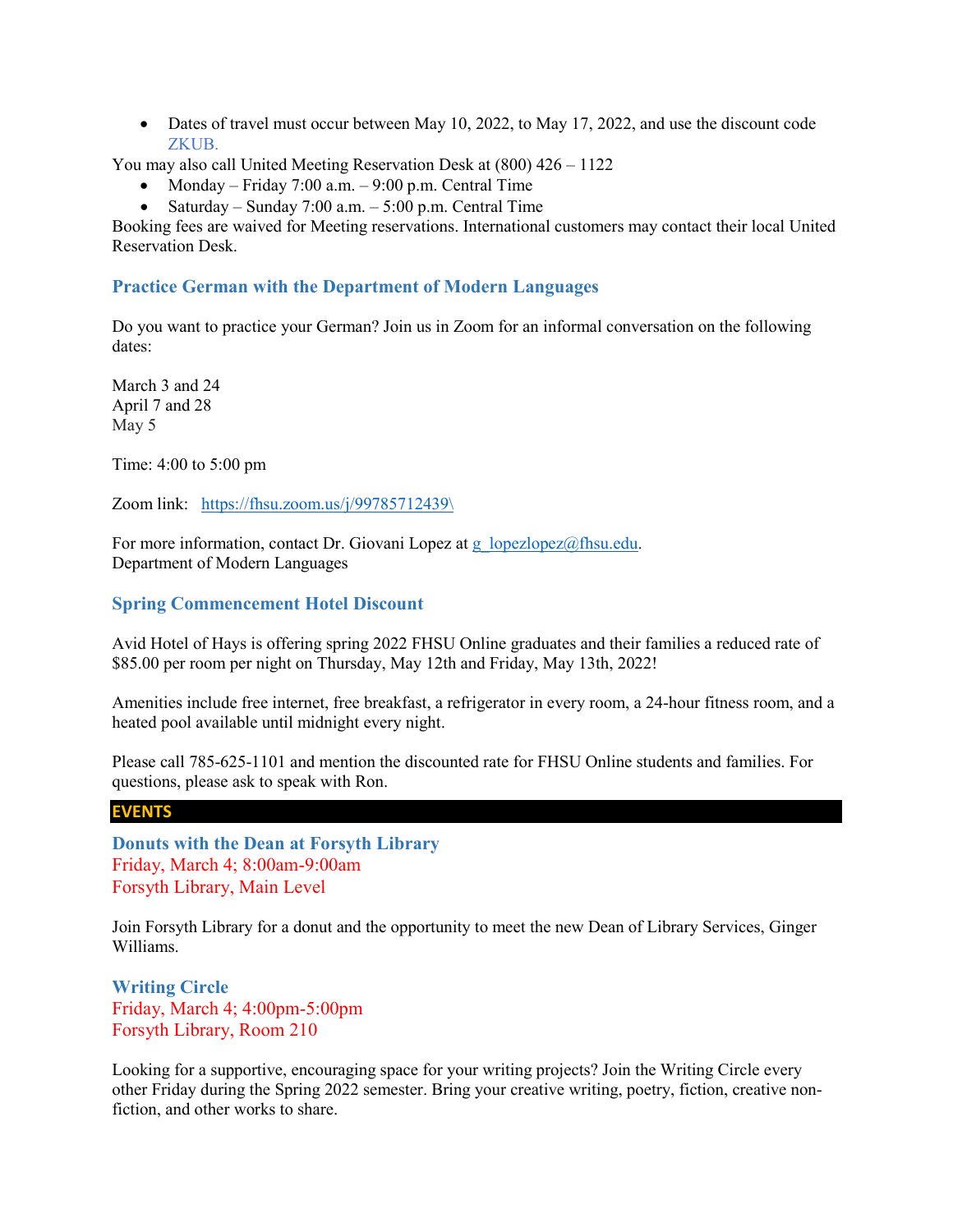The Writing Circle is sponsored by Forsyth Library and the Writing Center.

<span id="page-11-0"></span>**"BLUE HOUR" the 2022 BFA Graphic Design Exhibition – Opening Reception** Friday, March 4; 6:00pm-8:00pm Moss-Thorns Gallery of Art and Patricia A. Schmidt Gallery of Art Schmidt Foundation Center for Art and Design

**"BLUE HOUR" the 2022 BFA Graphic Design Exhibition** will hold its opening reception this Friday, March 4 from 6:00–8:00 PM in the Moss-Thorns Gallery of Art and Patricia A. Schmidt Gallery of Art. Featured works from 24 senior graphic design students will be on display ranging from print, packaging, and motion graphics. Refreshments will be served. If you can't make it to the opening, please visit at your convenience. The exhibition will run from March 4–25. Gallery hours are 9:00 AM–4:00 PM Monday through Friday.

# <span id="page-11-1"></span>**TILT Webinar: Automated Feedback** Tuesday, March 8<sup>th</sup>, 11:00am Virtual (Zoom)

With the second half of the semester around the corner, Teaching Innovation and Learning Technologies (TILT) wants to help you prepare. TILT is happy to introduce you to Feedback Fruits, a student paper grading assistant. Feedback Fruits scans documents for instructor selected criteria and marks areas of improvement for students.

Instructors can set Feedback Fruits to identify minimum and maximum word count, number of citations, run-on sentences, formatting styles (e.g., MLA, APA, etc.), grammar, and much more. Instructors can reduce their grading times while also focusing on bigger issues facing students, such as paper structure or content. Instructors are given detailed data on which criteria students excel at and which ones students find difficult.

With Feedback Fruits, students can see in detail where their writing needs improvement and recommendations on how to fix it. Feedback Fruits can help students pinpoint where small mistakes cost them points so they can better avoid them and enhance their writing. Feedback Fruits can also help coordinate peer review exercises.

If you are interested in how Feedback Fruits can help you and your students, then please join us on March  $8<sup>th</sup>$  at 11 am. We will outline Feedback Fruits' features, how it can help your students succeed, and how TILT is working to help you best use Feedback Fruits.

Topic: Automated Feedback Webinar Time: Mar 8, 2022 11:00 AM Central Time (US and Canada)

Join Zoom Meeting <https://fhsu.zoom.us/j/98581803710?pwd=cnp4S2gwVFBuVjlXU2hJYWp5ZVlMZz09>

Meeting ID: 985 8180 3710 Passcode: 996843

<span id="page-11-2"></span>**International Women's Day Times Talk** Tuesday, March  $8<sup>th</sup>$ , 12:00pm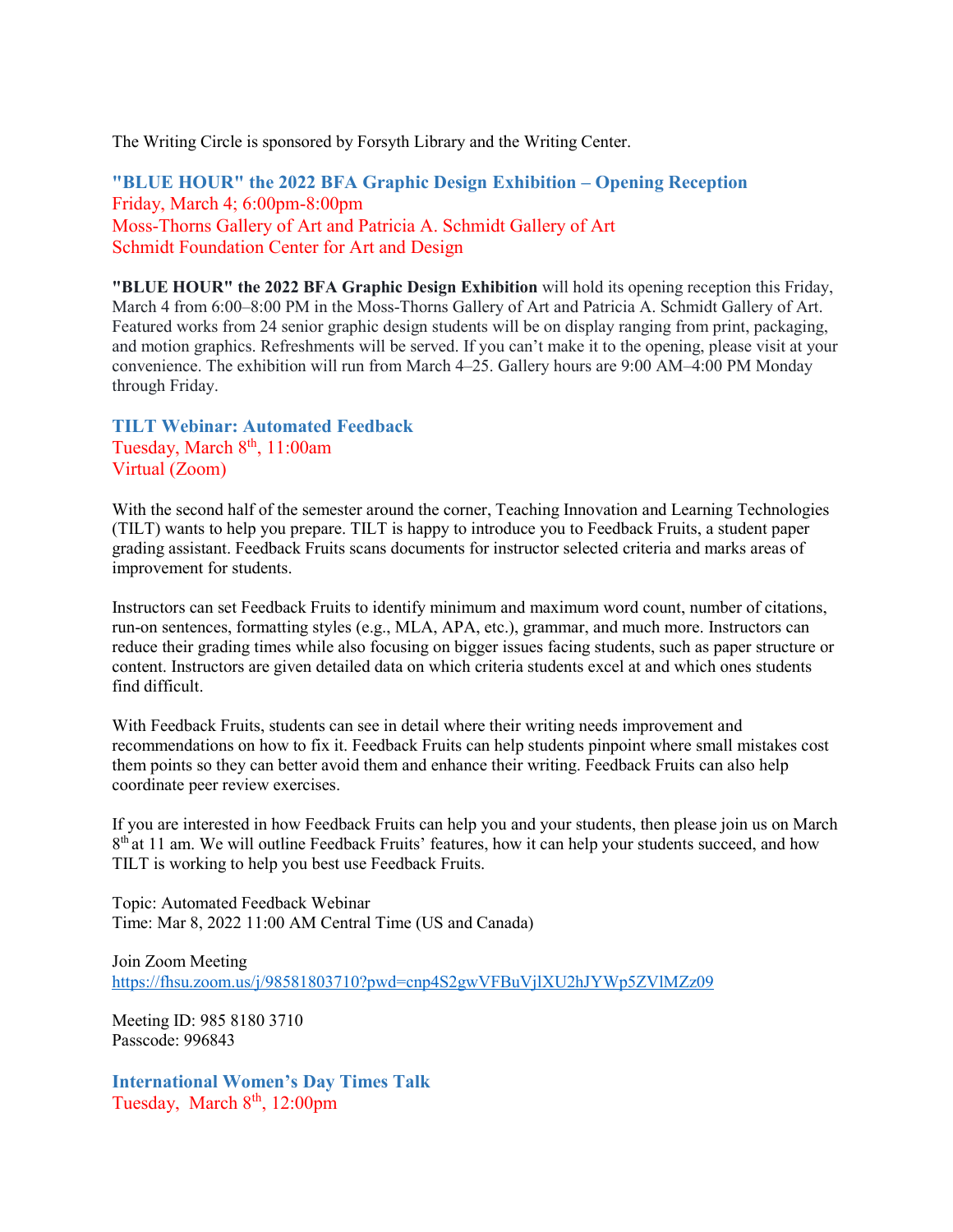### Forsyth Library, South Study Area

ADP is hosting an International Women's Day Times Talk given by Dr. Wendy Rohleder-Sook on March 8, 2022, at 12:00 PM in Forsyth Library's South Study Area. Free pizza, salad, drinks, and buttons will be provided for the first 20 attendees. Please encourage your faculty members, students, and friends to come celebrate International Women's Day with us!

<span id="page-12-0"></span>**March Staff Senate Meeting** Tuesday, March  $8<sup>th</sup>$ , 1:30pm Memorial Union – Pioneer Room / Virtual (Zoom)

We invite staff members to attend the March Staff Senate meeting. You do not need to be a member of Staff Senate to attend any of our meetings. The March meeting is on Tuesday, March 8 at 1:30pm in the Pioneer Room in the Memorial Union as well as Zoom: <https://fhsu.zoom.us/j/99460220997?pwd=K21RRzRsbWx4cTE2ZzhBVmNDRFpQQT09>

The agenda is available on our website: [www.fhsu.edu/staff-senate.](http://www.fhsu.edu/staff-senate)

We encourage any staff member to ask questions and we look forward seeing new faces at our next meeting!

If you have any questions, feel free to reach out to us at  $\text{staffsenate}(\widehat{\omega}$ fhsu.edu.

<span id="page-12-1"></span>**OER Mini-Conference March 8: New Practices in OER** Tuesday, March  $8<sup>th</sup>$ , 1:30pm – 4:30pm Forsyth Library, South Study Area

Interested in learning more about Open Educational Resources? [Register f](https://forms.gle/dgttnXc2XQVVjLAy6)or the OER Mini-Conference from 1:30-4:30 on Tuesday, March 8 in the Forsyth Library South Study Area. Snacks will be provided. Sessions will be recorded. The schedule is as follows:

1:30-2:20 Accessibility in OER by Seung Gutsch (TILT) 2:30-3:30 Let's Get Interactive: Interactive OERs to Improve Student Learning by Brian Lindshield (K-State Nutrition) and Kelsey Harper (BCC Spanish) 3:30-4:20 Faculty Panel by Suzanne Becking (AEP), Seth Kastle (Leadership), and Tanya Smith (Nursing)

If you have questions, please contact Claire Nickerson [\(cenickerson@fhsu.edu\)](mailto:cenickerson@fhsu.edu).

<span id="page-12-2"></span>**Tim Crowley's Farewell Reception**  Tuesday, March  $8<sup>th</sup>$ , 3:00pm – 4:30pm Sheridan Hall – Dreiling Lobby

SAVE THE DATE – Tim Crowley's Farewell Reception on Tuesday, March 8 from 3-4:30 pm in the Dreiling Lobby, Sheridan Hall. This is a come-n-go event, so please stop by and wish Tim all the best in his next life journey.

<span id="page-12-3"></span>**SPRING CHORAL CONCERT**  Tuesday, March  $8<sup>th</sup>$ , 7:30pm Beach/Schmidt Performing Arts Center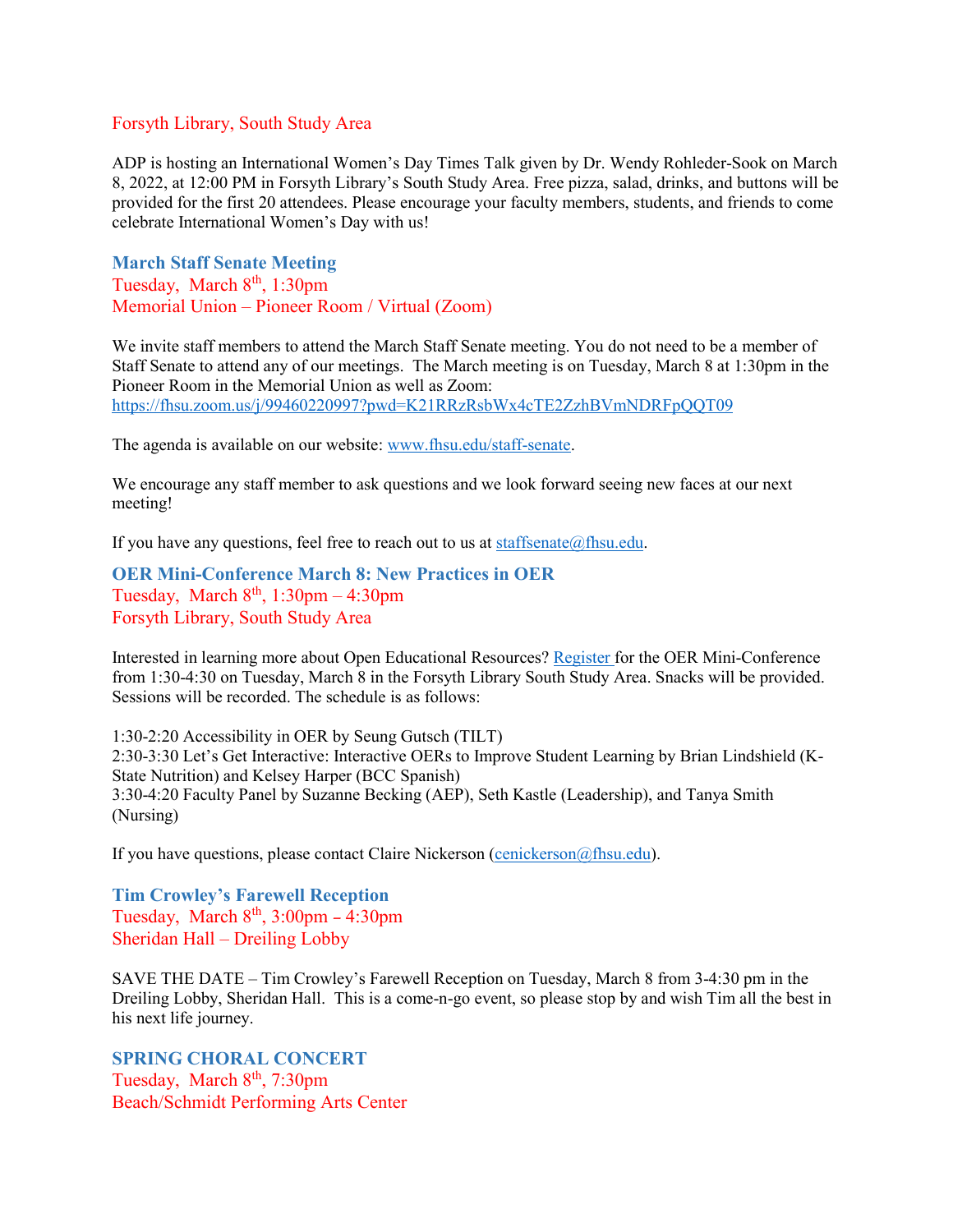One hour concert will include: Hawaii photos and report by Fort Hays Singers Performance by Smoky Hill Chorale Performance by Concert Choir and Fort Hays Singers

NO ADMISSION CHARGE

<span id="page-13-0"></span>**CliftonStrengths Essentials: Level 1**  Wednesday, March  $9<sup>th</sup>$ , 9:00am – 4:00pm FHSU Memorial Union – Pioneer Room Price: \$219 (Hays Chamber & FHSU Alumni discount available)

Is it best to spend time utilizing your strengths or is it more productive to work on your weaknesses? Gallup's Strengths theory claims people should spend the majority of their time doing what they do best; using their already existing natural talents to become more productive and profitable in the workplace and at home. In this workshop, we will explore your natural talents and how to turn those talents into strengths, while also learning how to recognize talents in others and utilize them for the success of the team. This workshop requires some pre-work. This workshop will be held via Zoom video conferencing

<span id="page-13-1"></span>**Women's Appreciation Event** Thursday, March  $10^{th}$ ,  $10:30$ am –  $12:30$ pm Rarick Hall, First Floor

ADP is hosting a Women's Appreciation Event on March 10, 2022, from 10:30 to 12:30 on the first floor of Rarick Hall. All students, faculty, and staff are encouraged to get a packet of seeds and buttons from the table!

<span id="page-13-2"></span>**KWEC Workshop: Birdwatching 101** Saturday, March  $12<sup>th</sup>$ , 10:00am Kansas Wetlands Education Center

Curtis Wolf, KWEC director, will lead the Birdwatching 101 class.

The Cheyenne Bottoms Wildlife Area, where the KWEC is located, is well known as a birdwatching hotspot, and there are more than 450 species of birds documented in Kansas.

Wolf will talk about and demonstrate certain skills that can help even novice bird watchers improve their bird identification abilities. He also will cover bird field guides and binocular use. No registration is required for the workshop, which is open to people of all ages.

Kansas Wetlands Education Center, affiliated with FHSU's Werth College of Science, Technology and Mathematics, is located 10 miles northeast of Great Bend. More information about the KWEC can be found at [http://wetlandscenter.fhsu.edu](http://wetlandscenter.fhsu.edu/) or by emailing [cjwolf@fhsu.edu.](mailto:cjwolf@fhsu.edu)

<span id="page-13-3"></span>**CliftonStrengths Engaged: Level 2** Wednesday, March 23rd, 9:00am – 4:00pm FHSU Memorial Union – Stouffer Lounge Price: \$259 (Hays Chamber & FHSU Alumni discount available)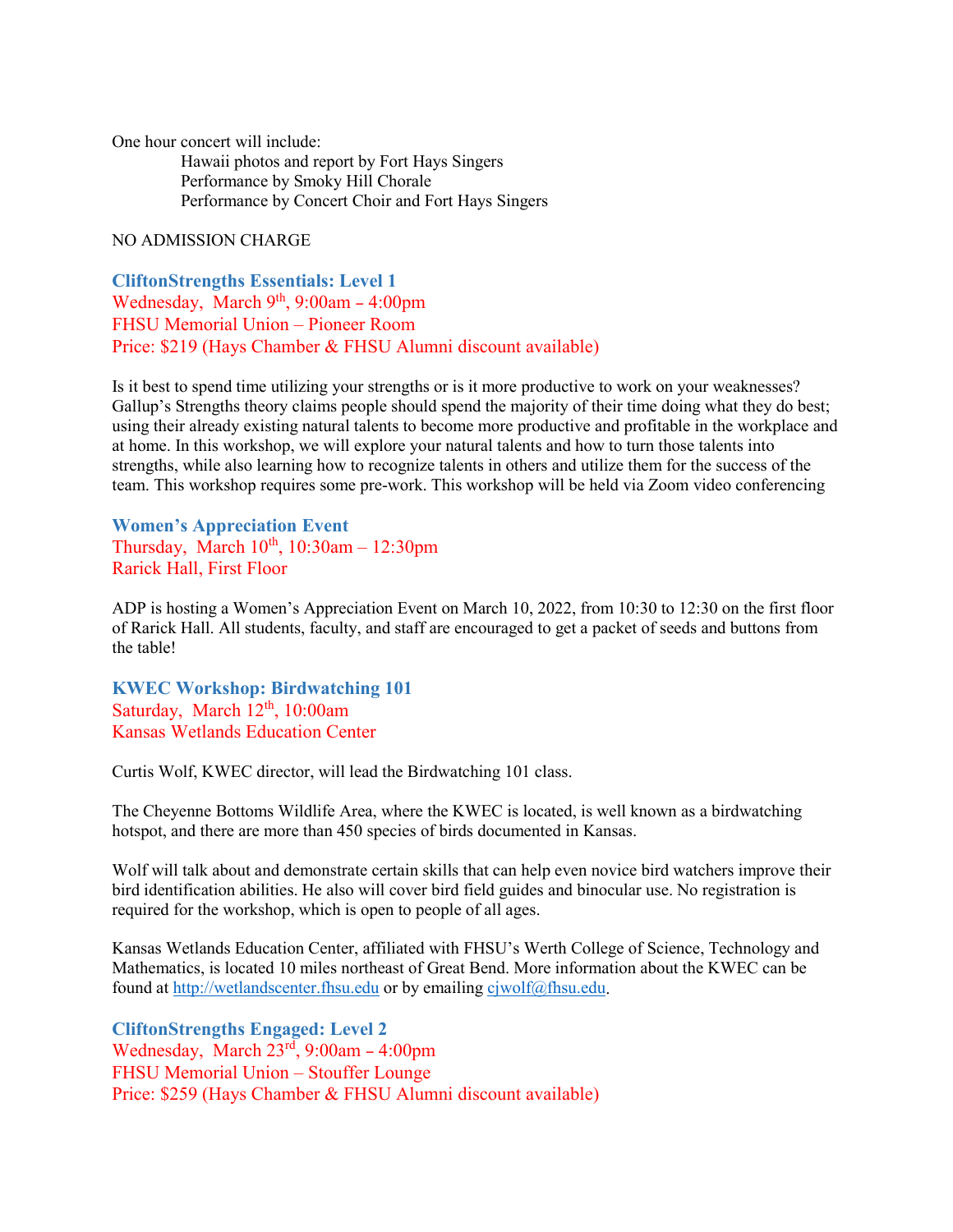Do you want to take your understanding of your unique CliftonStrengths to the next level? CliftonStrengths Engaged takes participants' previous knowledge of their Top 5 to a deeper, more challenging, and more significant place. In this training, participants will gain access to their Full 34 report, which will enable us to continue to hone your Top 5 as well as exploring your Top 10 and working through the 'bottom 5'; the themes that we often misconceive as weaknesses. Armed with the Top 10 themes & awareness of the bottom 5, participants will discover how each person's unique strengths can be used to find partnerships that could benefit them at work and view co-workers in new and different ways through engaging team activities.

# <span id="page-14-0"></span>**FHSU Holocaust Remembrance Committee's Virtual Book Club** Thursday, April  $14<sup>th</sup>$ , 6:00pm Virtual (Zoom)

The FHSU Holocaust Remembrance Committee will be hosting a virtual book club discussion on April 14th at 6p (central) via zoom. We will be discussing The Dressmakers of Auschwitz by Lucy Adlington. Please register to receive zoom link: <https://forms.gle/XxGifVxvZw3sLcUu5>

#### **EMPLOYMENT OPPORTUNITIES**

### <span id="page-14-1"></span>**Accounting Specialist – Student Fiscal Services**

#### **JOB DESCRIPTION**:

Fort Hays State University (FHSU) Student Fiscal Services seeks an Accounting Specialist who will process third-party invoices and payments; assist Special Program Managers with collection of third-party invoices and working with students concerning their third-party awards; administer Perkins Loan consolidations; process Kansas Setoff payments and communicate with Kansas Setoff for reporting; process Drury Loan and other institutional loan programs; monitor and process transactions for university bank accounts; process international payments; process Student Activity credit cards; and provide customer service to students as it relates to third-party payments.

This position is an integral member of the Student Fiscal Services team. Student Fiscal Services uses a team approach to meet deadlines and to provide optimum customer service during season peak periods. Cooperation, flexibility and adaptability are the expectations of all Student Fiscal Services employees. A successful candidate will possess the knowledge of accounting principles and practices and have the ability to communicate professionally with students, parents and campus offices. Must have excellent problem-solving skills, be able to work independently, be well-organized, and detailed orientated.

For a full description and to apply, please visit<https://fhsu.wd1.myworkdayjobs.com/CAREERS>

### <span id="page-14-2"></span>**Insurance Specialist – Dept of Communication Sciences and Disorders**

**Position Description**: This is a half-time, hourly, benefits eligible, 12-month position for the Herndon Speech-Language-Hearing Clinic in the Department of Communication Sciences and Disorders. The weekly work schedule is flexible and will be determined by the department and the candidate hired. The Insurance Specialist supports the clinic's healthcare operations. The ability to maintain a flexible, positive, and service-centered attitude is essential. Strong skills with Microsoft Excel and Word, as well as excellent oral and written communication skills are required. *All interested applicants are encouraged to apply, opportunities for training will be provided as needed.*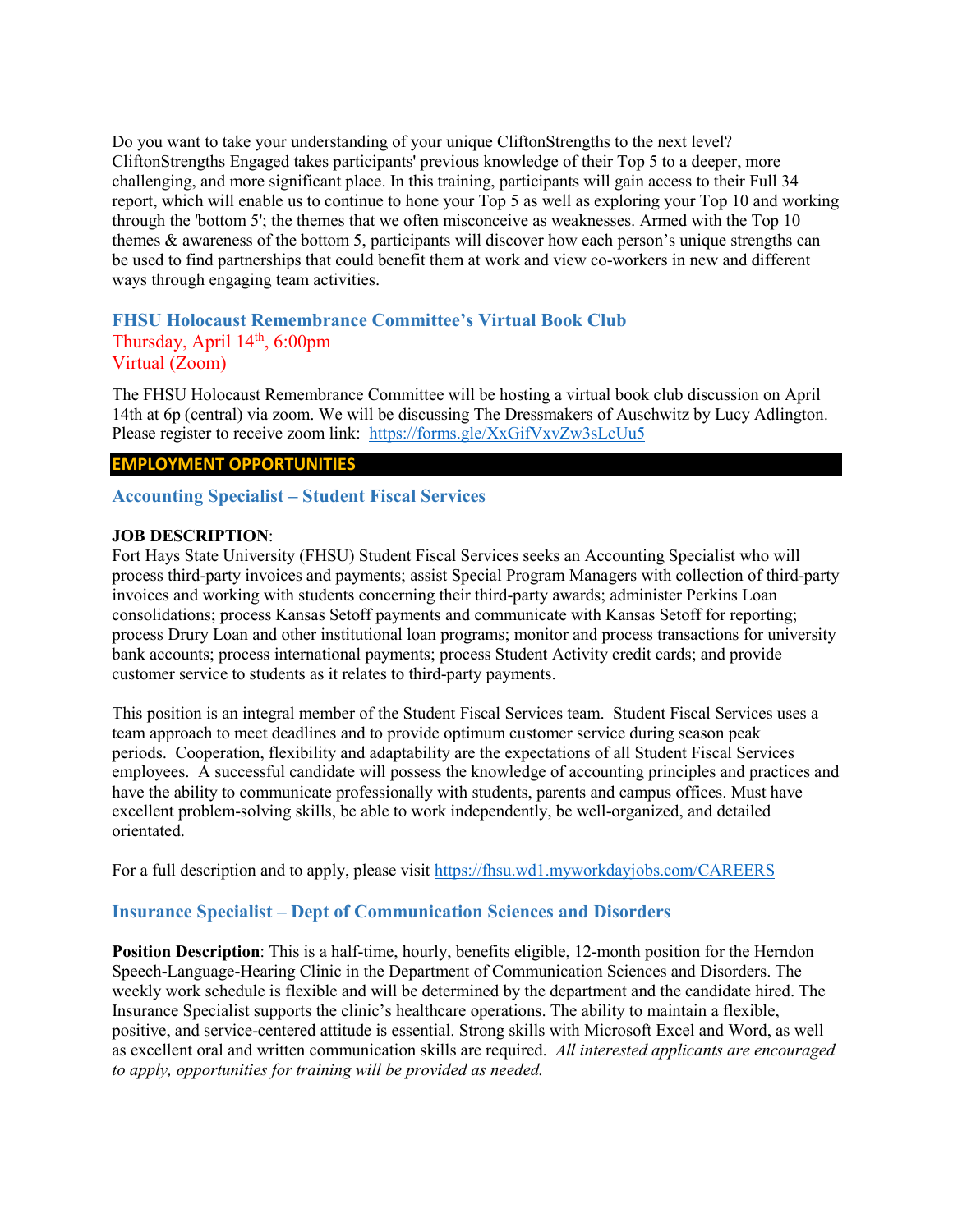**Minimum Qualifications**: High school diploma or GED equivalency and two years of office experience or two years of post-secondary education.

### **Preferred Qualifications**:

- Associate's degree or higher
- Medical billing or coding experience
- Bookkeeping or accounting experience
- Experience or knowledge in allied health professions (e.g., speech-pathology, physical, or occupational therapy, etc.)
- Customer service experience

**Priority Deadline:** Priority given to applications received by **March 9th, 2022**. Review of applications will continue until position is filled.

For a full description and to apply, please visit<https://fhsu.wd1.myworkdayjobs.com/CAREERS>

# <span id="page-15-0"></span>**Head Rodeo Coach – Department of Agriculture**

Fort Hays State University is seeking applicants for Head Coach of the FHSU Rodeo Team, which is a part of the Department of Agriculture. The position is a 10-month appointment. The Head Coach is responsible for:

- recruiting and developing rodeo athletes;
- scheduling and organizing practices, including the acquisition and maintenance of livestock;
- complying with all NIRA rules and regulations;
- hosting the local FHSU Annual Rodeo event each year;
- working with FHSU faculty and staff to ensure students' academic success;
- growing the size of the team;
- establishing responsibilities and expectations of a 3/4-time assistant coach.

For a full description and to apply, please visit<https://fhsu.wd1.myworkdayjobs.com/CAREERS>

# <span id="page-15-1"></span>**Grounds Technician**

### **Position Description**:

FHSU Main Campus (Hays, Kansas)

Hours: Monday through Friday, 8:00 AM to 4:30 PM, with occasional weekend hours or extra hours as required. (Summer hours are 7:00 AM to 4:30 PM, Monday through Thursday and 7:00 AM – 11:00 AM on Friday.) Residency requirement: 30 minutes response time.

**Minimum Qualifications**: High School diploma or GED equivalency. One year of experience in the operation of medium and light duty equipment and a valid driver's license at the time of appointment.

**Preferred Qualifications**: Experience in the operation of medium and light duty equipment.

**Appointment Date:** After acceptance of an offer and completion of a criminal background check.

**Priority Deadline:** Applications will be accepted until the position is filled.

**Salary**: \$12.35 per hour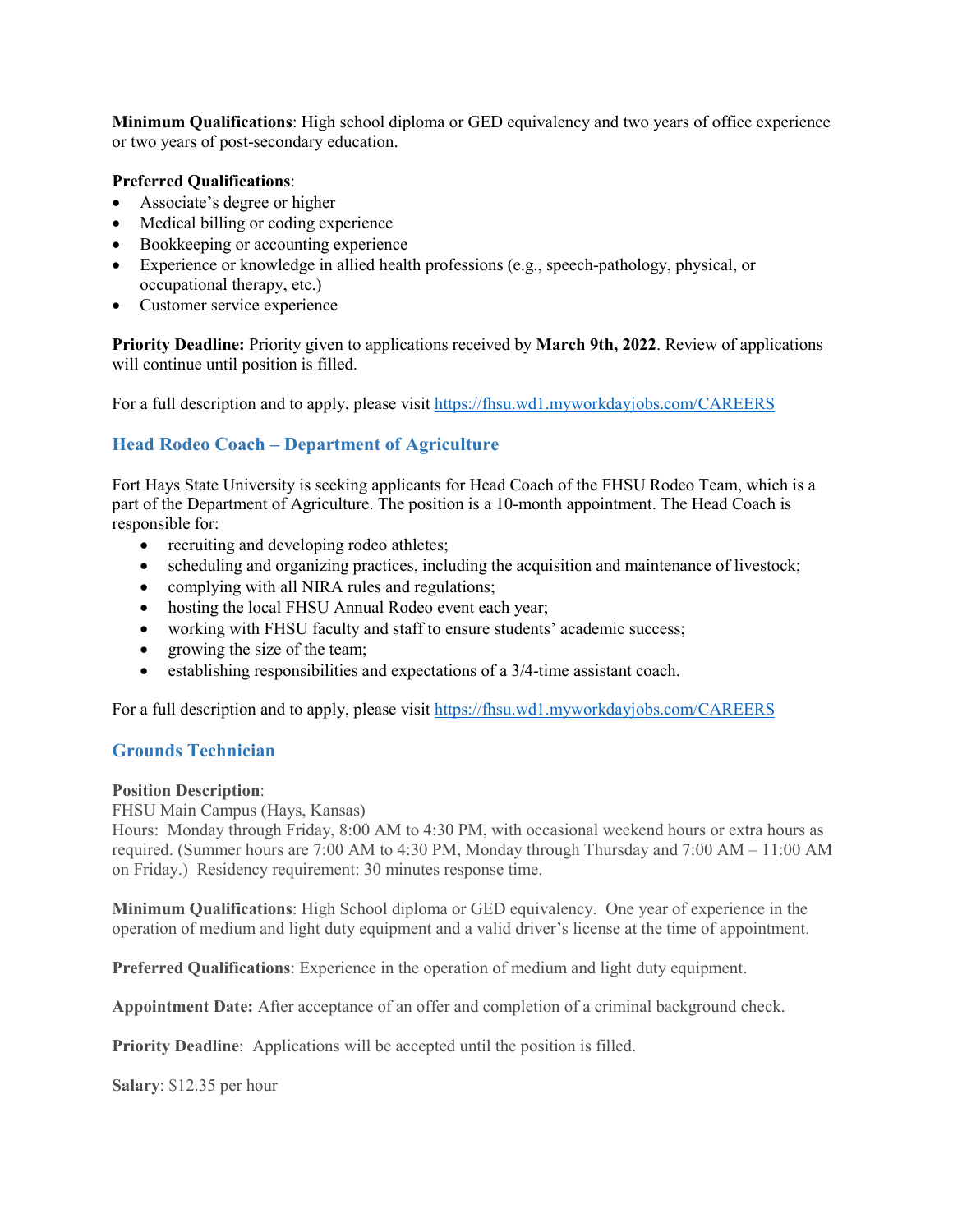# For a full description and to apply, please visit<https://fhsu.wd1.myworkdayjobs.com/CAREERS>

# <span id="page-16-0"></span>**Custodian – Residential Life**

### **POSITION DESCRIPTION**:

Custodian, Fort Hays State University, Residential Life, full-time position, Monday through Friday, 8:00 AM to 4:30 PM.

### **MINIMUM QUALIFICATIONS**: High School Diploma or GED

### **PREFERRED QUALIFICATIONS**:

- Custodial experience
- Experience operating custodial equipment (high speed floor buffer, carpet extractor, floor auto scrubber)

**SALARY**: \$12.32 per hour, plus full benefit package

For a full description and to apply, please visit<https://fhsu.wd1.myworkdayjobs.com/CAREERS>

# <span id="page-16-1"></span>**Administrative Specialist – Technology Services**

**Position Description:** The Administrative Specialist reports to the Assistant VP of Technology Services and CIO and provides support for the Office of Technology Services. This position is responsible for implementing a variety of administrative duties to assist in the efficiency & overall performance of the department's operations. These responsibilities include providing communication & clerical support, preparing correspondence, handling various departmental requests & tasks, providing purchasing support, making travel arrangements, and maintaining calendars & schedules. The role involves professional interaction with both internal and external individuals. Requires the ability to work independently, manage several tasks simultaneously, and utilize standard office tools and technology. Will supervise and provide leadership to student employees.

For a full description and to apply, please visit<https://fhsu.wd1.myworkdayjobs.com/CAREERS>

### **SHARE WITH STUDENTS**

### <span id="page-16-2"></span>**Safe Spring Break Presentation (March 7th)**

Bob Duffy from Health and Wellness Services will be offering a presentation on having a Safe Spring Break on Monday, March 7<sup>th</sup> at 4:30pm in the Fischli-Wills Center for Student Success Training Kitchen (CSS 304).

### <span id="page-16-3"></span>**Paid Internship for FHSU Student**

#### *Please encourage students to apply for a paid internship for Summer 2022!*

The intern will gain professional work experience with this opportunity that is only available to FHSU students.

The link will prompt students to log in to Handshake with their TigerNetID to apply or get more information. The deadline is March 25.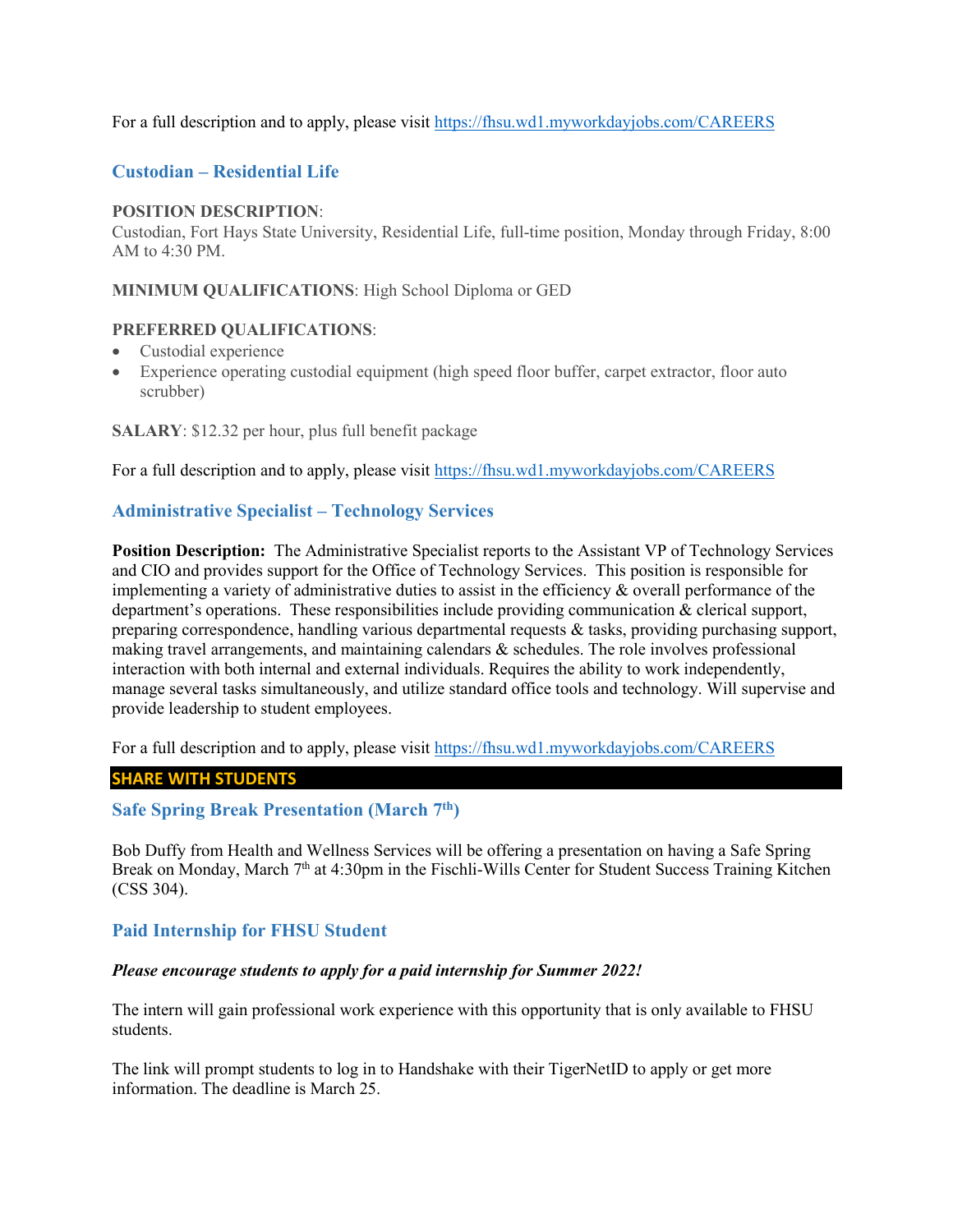### Program Research Intern – [Mitchell County Council on Aging](https://fhsu.joinhandshake.com/jobs/6089280/share_preview)

# <span id="page-17-0"></span>**Noyce Summer Scholar Program**

Students who have completed at least their freshman year are eligible to apply to be a Noyce Summer Scholar. The Summer Scholar program provides a five week stipend **at \$550 a week (\$2,750)** to work in the FHSU Science and Mathematics Education Institute with its summer programs for area youth. Summer Scholars will be engaged in teaching and educational outreach in science, mathematics, and technology. The program is open to FHSU students, community college students, and students considering transferring to FHSU to enter the teaching profession. Selected students will need to either be a STEM major or intending to become a STEM major and an interest in exploring the world of science and mathematics teaching.

# **WHERE DO I GET AN APPLICATION?**

• **[Noyce Summer Scholar Application](https://www.myworkday.com/fhsu/d/inst/15$158872/9925$5106.htmld)** Log into workday -Click on the career worklet -Click on find student jobs Find **" Student Noyce Summer Scholar – Non-Workstudy – Science Mathematics Education Institute"**

#### **The Summer Noyce application deadline is March 8, 2022.**

Any questions or concerns can be sent to Dr. Paul Adams [padams@fhsu.edu](mailto:padams@fhsu.edu) or 785-628-5344

# <span id="page-17-1"></span>**Graduate Research Survey**

I am conducting a graduate research survey involving the knowledge versus perception of FHSU students between varying majors.

It would be very much appreciated if professors could circulate this survey throughout their students so that I am able to get a wide range of responses for analysis. This is a very relevant topic that I think could benefit future education methods.

Attached is the recruitment statement that includes the link to the survey.

Dear fellow students,

My name is Julia Wagner and I am a Biological Sciences graduate student. I am writing to invite you to participate in my graduate research study exploring the knowledge and perception of COVID-19 virus and pandemic guidelines. Any student between the ages of 18-65 who are biology, agriculture, English, psychology, art and design, or chemistry majors are eligible to participate in this study.

The goal of this study is to assess the perception of the COVID-19 pandemic based on knowledge that students within different majors have accumulated thus far in their studies. Your participation in the survey will allow me to explore the knowledge and perception of the COVID-19 virus and how to establish better learning materials for the general public to be better prepared in the future.

If you choose to participate in this study, you will be asked to complete a short survey including demographic questions, as well as knowledge and perception questions. This survey will take approximately 5-8 minutes for completion. It is important to note that this survey is completely voluntary. You can choose to participate in this study or not, and there will be no consequences if you choose to withdraw from the study at any point. If you would like to participate, please click the following link: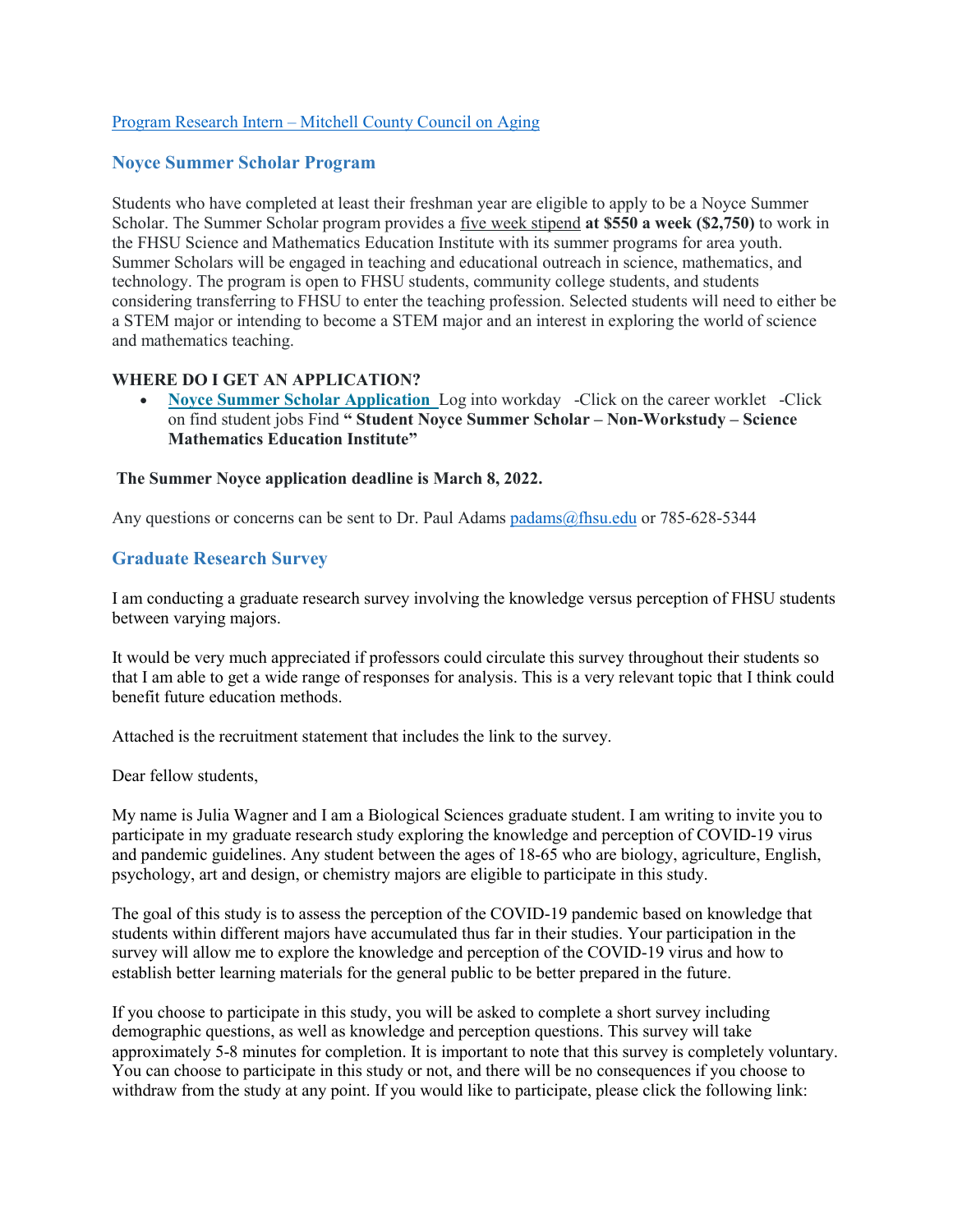### [https://qfreeaccountssjc1.az1.qualtrics.com/jfe/form/SV\\_6s1VLIqwFthRYcS](https://qfreeaccountssjc1.az1.qualtrics.com/jfe/form/SV_6s1VLIqwFthRYcS)

If you have any questions regarding the study, please contact me via email at  $j$ dwagner@mail.fhsu.edu or the faculty mentor Dr. Da Silva Carvalho at [cmdasilvacarvalho@fhsu.edu.](mailto:cmdasilvacarvalho@fhsu.edu)

Thank you very much.

Sincerely, Julia Wagner

# <span id="page-18-0"></span>**Employment Opportunity – KAMS Summer Camps (Deadline March 18th)**

### **KAMS Summer Camps are looking to hire Day or Night Camp Counselors, Sunday thru Thursday each week June 5- June 30**

Deadline to apply: March 18, 2022.

For more information or an application contact: Sheila Clark at (785)628-4168 or [kamssummer@fhsu.edu](mailto:kamssummer@fhsu.edu)

# <span id="page-18-1"></span>**Student Employment Opportunities – Docking Institute of Public Affairs**

#### **Student Telephone Surveyor – Non-WS**

Student Telephone Surveyors will conduct telephone surveys at the Docking Institute's Center for Survey Research on behalf of various government and nonprofit agencies. Training is provided, and **students set their own schedules** a week in advance depending upon their expected availability. The pay is \$10 per hour (after an initial training/trial period at \$8.25 an hour).

We are looking for individuals who can:

- Successfully implement interviewing techniques
- Demonstrate reading comprehension and clear articulation of interview questions
- Work  $6 20$  hours per week
- Demonstrate basic computer skills
- Demonstrate good written communication skills
- Follow instructions
- Show good judgment
- Exhibit a pleasant, professional manner

Interested students should apply through Workday.

#### **Student Research Assistant – Non-WS**

Provide research assistance on various projects contracted through the Docking Institute of Public Affairs. Must be willing to assist staff members on non-research projects and perform administrative duties. Must be willing to perform a variety of tasks.

#### Essential **skills** and **qualities**:

- Basic computer and keyboarding experience
- Willing to learn Microsoft Suite
- Multi-tasking and prioritization
- Has high level of attention to detail and accuracy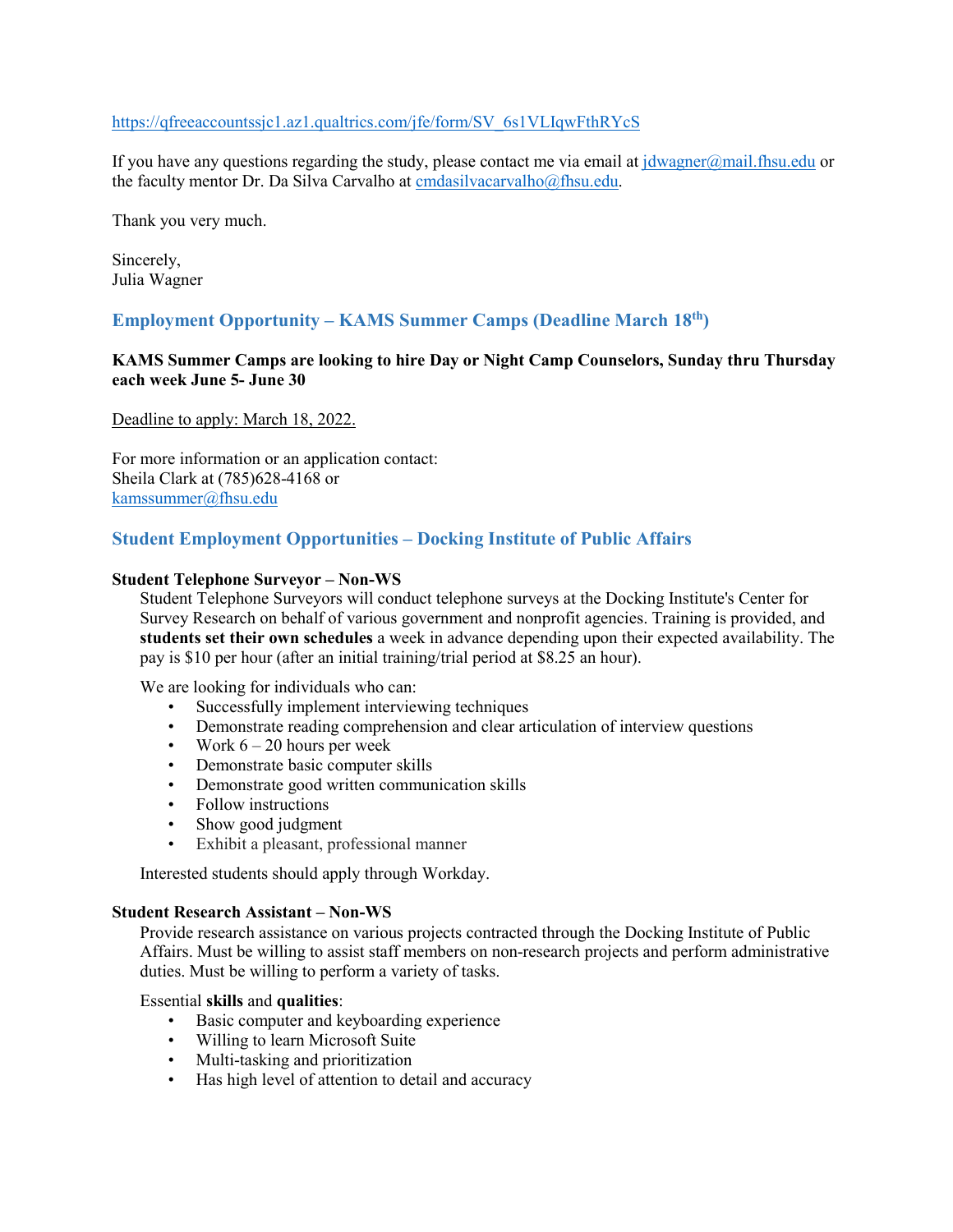Social science or political science majors may find this position relevant to their field of study, but all majors are welcome to apply. Hours are flexible but must be dependable. Work up to 20 hours per week at \$8.25 an hour.

Interested students should apply through Workday.

# <span id="page-19-0"></span>**Award for Outstanding Undergraduate Scholars (Deadline April 8th)**

The Undergraduate Research Experience (URE) Steering Committee is seeking nominations from faculty and staff for the annual **FHSU Award for Outstanding Undergraduate Scholars.** This prestigious award is offered to recognize undergraduate students who exemplify scholarly activity. The committee will provide **five** awards, one for an outstanding undergraduate student from **each college**. Nomination letters can come from FHSU faculty or staff and should be submitted using the link below **by 5:00pm CST on April 8th, 2022**.

Winners will receive a medal and monetary award of \$100.00. Winners also will be recognized through a reception ceremony the week of May 2nd hosted at President Mason's residence.

For more information, and to submit a nomination, please go to: <https://fhsu.infoready4.com/#competitionDetail/1863493>

Questions? Please contact [URE@fhsu.edu](mailto:URE@fhsu.edu)

# <span id="page-19-1"></span>**Join us for Kansas Undergraduate Research Days (March 1st - 3rd)**

Dear faculty, staff, and students! You are invited to the annual **Kansas Undergraduate Research Days scheduled for March**  $1^{st} - 3^{rd}$ **, 2022.** The event will be virtual this year and can be accessed here starting March 1st: **<https://symposium.foragerone.com/kansas-undergraduate-research-days>**

This event features approximately 40 different projects and is an opportunity for state legislators and other guests visiting the website to see first-hand the quality of research in which Kansas undergraduates from ESU, FHSU, KSU, KU, KUMC, PSU, Washburn, and WSU are engaged. The Kansas Undergraduate Research Days event website features posters and accompanying student videos describing the research projects. Visitors will be able to comment and post questions for the student presenters on **March 1st, 2nd, & 3rd.**

The annual event is intended to raise awareness of research being conducted by undergraduate students and to highlight the transformational educational opportunities available to students at each KBOR university. These experiences enrich student education, enhance preparation for future careers, and illustrate how higher education strengthens the Kansas economy and workforce.

We hope that you will stop by the virtual site, take a look, and leave comments for our undergraduate researchers. Thank you! Questions about this event? Contac[t URE@fhsu.edu](mailto:URE@fhsu.edu)

# <span id="page-19-2"></span>**VIP Ambassador Program Seeking Candidates for 2022-23**

Do you know any students that are looking for a meaningful way to get involved at FHSU? Through the VIP Ambassador program, they'll have opportunities to represent the university while building leadership, communication and networking skills that will help them succeed now and in the future.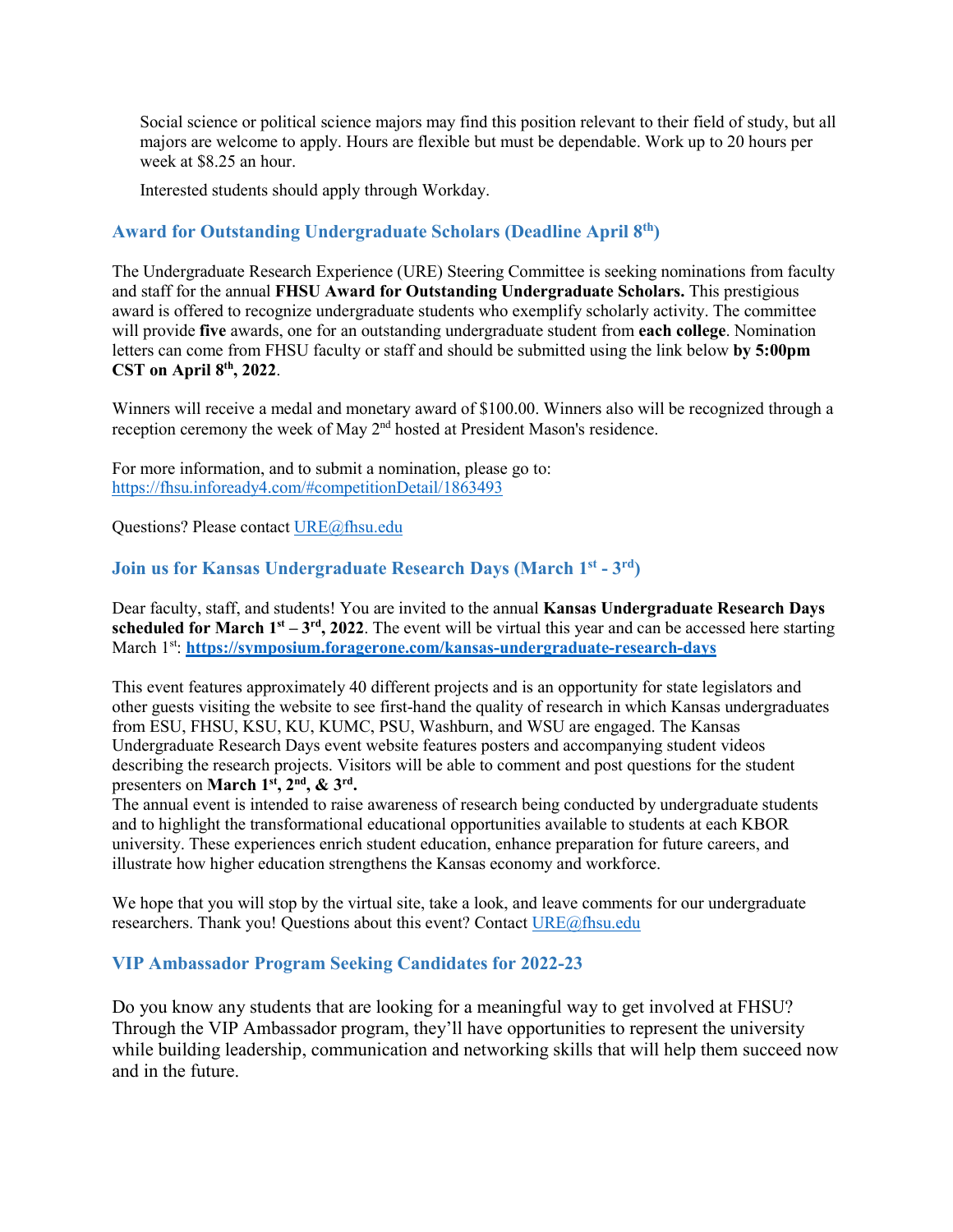VIP Ambassadors are a prestigious group of student leaders chosen to represent FHSU at official campus events, under the direction of the Fort Hays State University Office of the President. Only a small number of students are selected each year to participate in this remarkable program.

Each applicant must be a full-time undergraduate student and have completed at least one semester at FHSU or another post-secondary institution prior to the application year. **Graduate students and students graduating in December are not eligible.** Additionally, applicants must maintain a 2.5 cumulative GPA or higher and participate in a minimum of 10 events throughout the year.

Students interested in learning more are invited to join current VIP Ambassadors for an information session on **February 21 at 3:30 pm in the Black and Gold, Memorial Union**. To register, please email RoJene Broeckelman at  $rbcceke@fhsu.edu$  by February 18<sup>th</sup>.

Applications for the 2022-23 academic year are now being accepted. Go to [www.fhsu.edu/vip](http://www.fhsu.edu/vip) for the short application. The interview schedule fills up quickly, so students should apply early for the best selection of times. The application deadline is March 7.

For more information, call Janette Meis, VIP Ambassador Advisor at 785-628-4577 or [j\\_meis@fhsu.edu.](mailto:j_meis@fhsu.edu)

# <span id="page-20-0"></span>**Special Olympics Kansas – Service Opportunity**

Hello Tigers! Special Olympics Kansas are looking for volunteers! Special Olympics is an organization that provides year-round sports training and athletic competitions in a variety of sports for children and adults with intellectual disabilities. Special Olympics Kansas is having their State Basketball and Cheerleading Tournament in Hays coming up on March 19th and would love to have organizations and students volunteer. They have a variety of positions open including First Aid (requires first aid and CPR certification), general skills aide, timers, and scorekeepers. Here is the link to sign up if you are interested or want to get your organization involved. <https://www.signupgenius.com/go/30e0c49a9ab2da3f49-2022>

# <span id="page-20-1"></span>**Apply for VALUE by March 4, 2022**

Applications for the VALUE program's 2022-23 cohort are now open, and the deadline is quickly approaching! You can learn more about the program, and find the link to the application at [https://fhsu.edu/leadership/value/.](https://fhsu.edu/leadership/value/) *Applications must be submitted by March 4, 2022***.**

To be eligible for the program, students must:

- Be in good academic standing
- Be junior or senior status during their time in the VALUE program
- Have completed LDRS 300: Intro to Leadership Concepts & LDRS 302: Intro to Leadership Behavior
- Have a willingness to go beyond the typical student experience and commit themselves to a deep degree of scholarship and service.

This program is open to all on-campus and online\* students! Only 8-10 students will be selected for the cohort.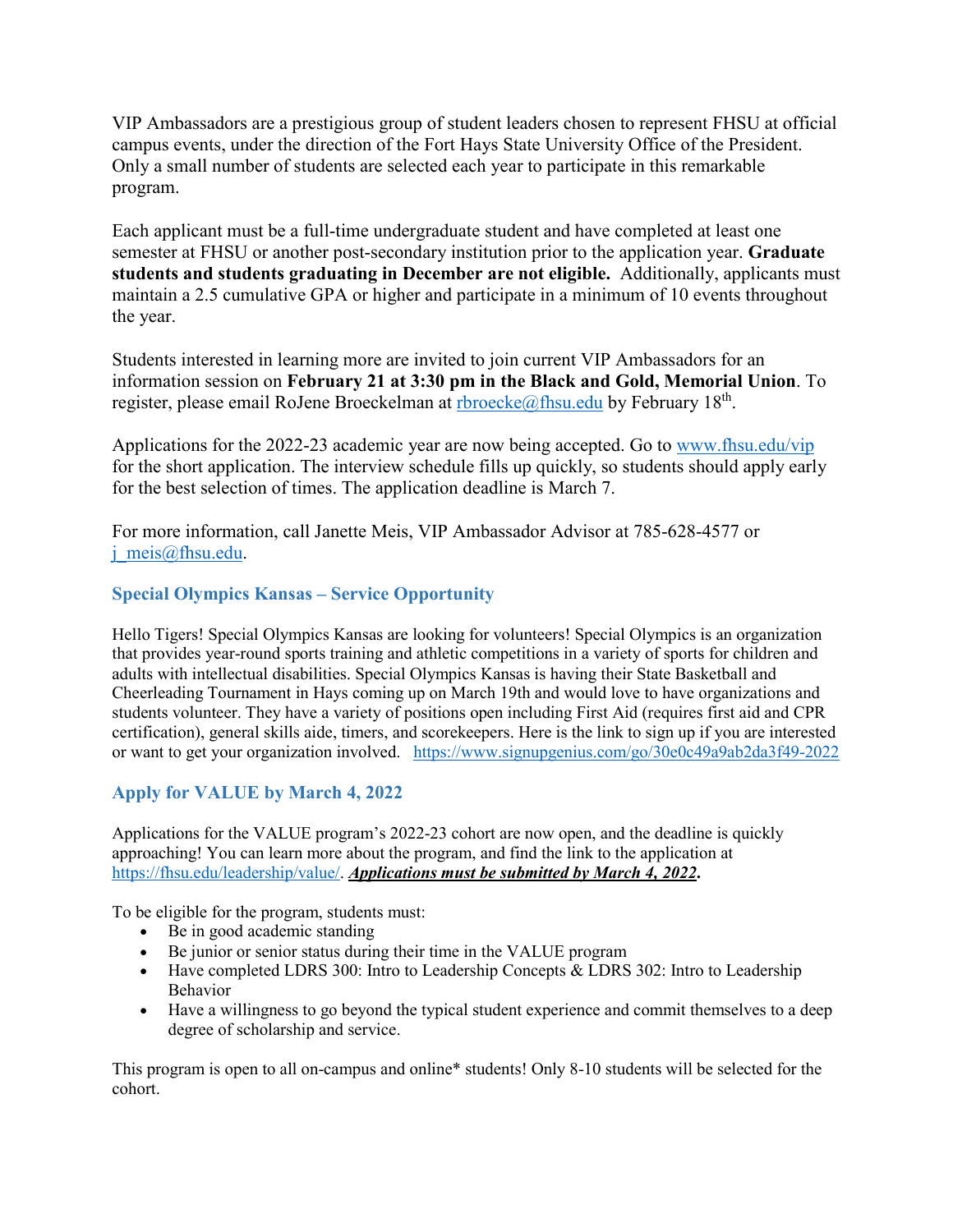*\*Success in the VALUE program relies heavily on the two Advanced Leadership Labs, which are courses presented in a seminar format. The peer-to-peer interaction associated with the Advanced Leadership Labs not only reinforces the skills of collaboration and operations in organizations but also allows students to engage with each other on both an academic and personal level as students progress through the program. If you are an online student at FHSU, students must be willing to attend class, via Zoom, Tuesdays and Thursdays from Noon - 1:15 Central Time, on a weekly basis throughout the fall and spring semesters of the program. Individual arrangements should be discussed with the instructor for instances in which students are unable to attend class.*

If you have questions about the program, contact Kaley Klaus [\(krklaus@fhsu.edu\)](mailto:krklaus@fhsu.edu) or Justin Greenleaf [\(jpgreenleaf@fhsu.edu\)](mailto:jpgreenleaf@fhsu.edu) in the Department of Leadership Studies (Rarick Hall 119).

# <span id="page-21-0"></span>**Faulkner Challenge 2022 - \$10,000 In Cash Prizes**

The Faulkner Challenge, hosted by The Center for Entrepreneurship at Fort Hays State University, is a Business Plan competition designed to develop entrepreneurial imagination and innovation in University students, regardless of major or interests. Teams compete for \$10,000 in prizes.

The Faulkner Challenge is open to any new venture in the conceptual stage, the seed stage, or the startup stage. Teams are evaluated on their ability to clearly identify market opportunity, value proposition, and sustainable competitive advantage.

### **Important Event Dates:**

### **Business Plan Submission – March 4, 2022**

Submit your business plan to [faulknerchallenge@fhsu.edu](mailto:faulknerchallenge@fhsu.edu) Entries are accepted from February 4, 2022 - March 4, 2022 11:59 pm

### **Top 8 Pitch – March 26, 2022**

Eight teams will be notified by email on March 11, 2022 and invited to make an oral presentation on March 26, 2022. Public presentations will be both in person and on a virtual platform.

### **Final 3 Pitch – April 1, 2022**

The top three teams will pitch on April 1, 2022 for \$10,000 in prize money divided into awards of \$6,000 for first place, \$3,000 for second place, and \$1,000 for third place. Public presentations will be both in person and on a virtual platform.

For more information:

<https://www.fhsu.edu/cob/faulkner-challenge/> [faulknerchallenge@fhsu.edu](mailto:faulknerchallenge@fhsu.edu)

# <span id="page-21-1"></span>**Criminal Justice Career Fair**

Are you a student majoring in the human and/or social service fields? If so, consider attending the Criminal Justice Career Fair, March 9 in the Fort Hays Ballroom of the Memorial Union. Agencies in